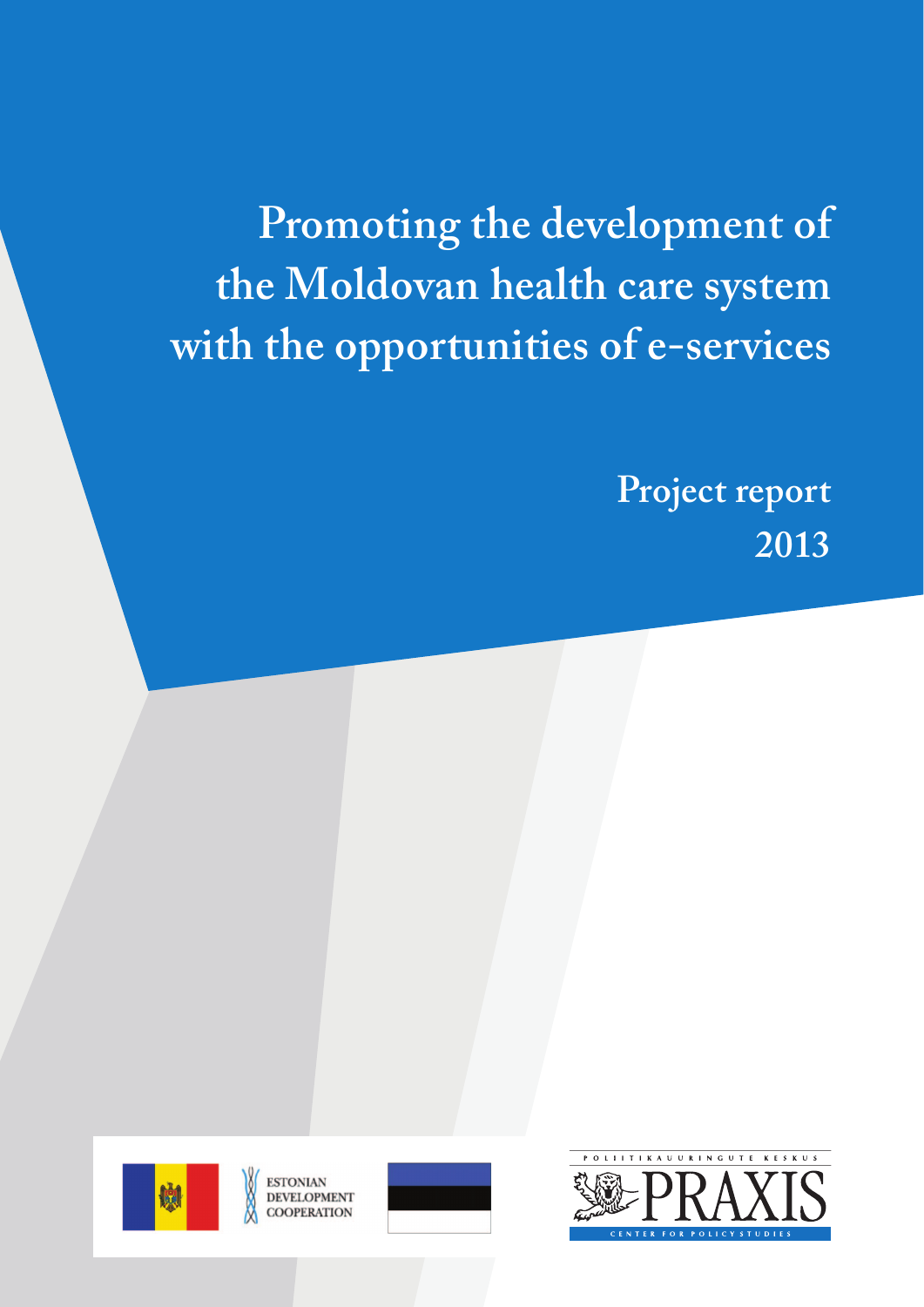The project was co-financed by the Estonian Ministry of Foreign Affairs.



## **Authors of report**

**Ain Aaviksoo** – expert on e-health. Ain obtained a medical degree from the University of Tartu in Estonia and Master of Public Health (MPH) from Harvard University. On his initiative the first Estonian health information web portal was created (2000). He also consulted the developers of the nationwide application for e-registration for health care providers (2005).

**Peeter Ross** – expert on e-health. Peeter is an e-health expert and associate professor in healthcare technology with a background in radiology. He advises on national and international e-health projects. Peeter has obtained Medical Doctor Degree and Doctor Degree of Philosophy (Medical Engineering).

**Priit Kruus** – expert. Priit is the Acting Director of the Health Policy Programme at Praxis and has more than five years' analytical experience in the area of health systems and e-health. He obtained a Master's degree from Tallinn University of Technology in Health Care Technology.

**Pille Kink** – expert on e-health. Pille works at the Estonian e-Health Foundation as the head of the Standardisation Department. Before that she worked for more than six years at the Ministry of Social Affairs as the head of the Ehealth Department. In addition, she successfully managed the e-prescription implementation project in Estonia. Pille has MSc from Estonian Business School for business administration (consulting and management of development projects).

**Reelika Ermel** – project manager. Reelika works as a junior analyst at Praxis. Reelika obtained BA degree in Geography from the University of Tartu in 2010. In 2012 she received her second BA degree in Economics.

In addition to the authors, this work has been made possible with contributions from the Ministry of Health of the Republic of Moldova (Alexandru Rosioru), the E-Governance Academy in Estonia (Arvo Ott), the WHO Office in Moldova (Jarno Habicht and Silviu Domente) and all of the participants in our project activities – our introductory visit to Moldova in October 2012, the study visit to Estonia in November 2012, the policy dialogue in May 2013 and the action workshop in August 2013.

Praxis Center for Policy Studies is an independent non-profit think tank in Estonia that supports engagement and analyses-based policy-making. Praxis has conducted policy research for more than ten years and are one of a kind in Estonia. The mission of Praxis is to improve and contribute to the policymaking cycle by conducting independent research and promoting public debates.



**Praxis Center for Policy Studies** Tornimäe St 5 10145 Tallinn, Estonia Ph +372 640 8000 www.praxis.ee praxis@praxis.ee

Praxis has the copyright. Please refer when using any information from this material: Aaviksoo, A., Ross, P., Kruus, P., Kink, P., Ermel, R. Promoting the development of the Moldovan health care system with the opportunities of e-services. Tallinn: Praxis Center for Policy Studies, 2013.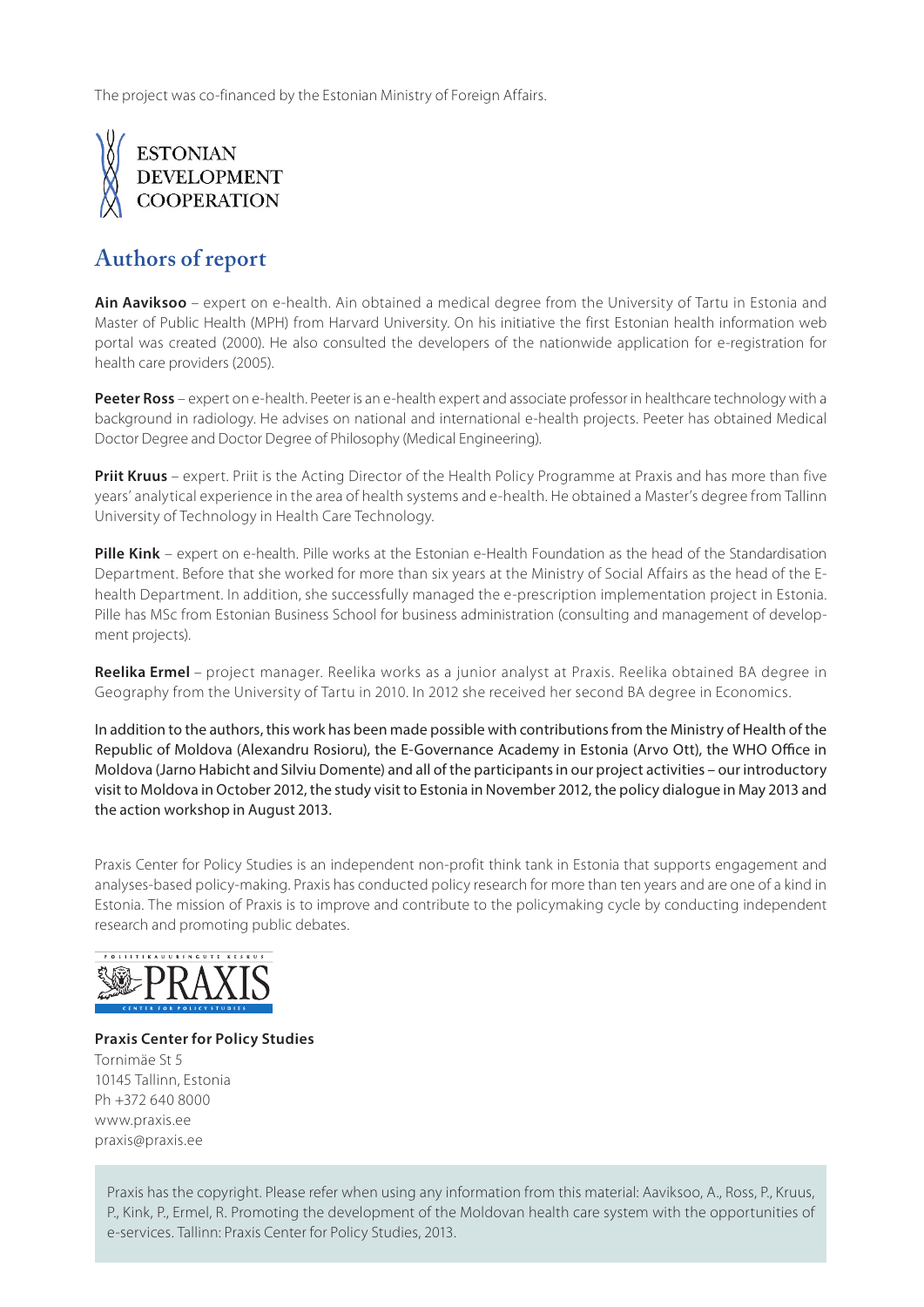# **Contents**

| 1. |                                                                                                            |    |  |  |
|----|------------------------------------------------------------------------------------------------------------|----|--|--|
| 2. |                                                                                                            |    |  |  |
|    |                                                                                                            |    |  |  |
| 3. |                                                                                                            |    |  |  |
|    |                                                                                                            |    |  |  |
|    |                                                                                                            |    |  |  |
|    |                                                                                                            |    |  |  |
|    |                                                                                                            |    |  |  |
| 4. |                                                                                                            |    |  |  |
| 5. | Implementation of Moldovan nation-wide picture archiving and communication system                          |    |  |  |
|    | $(case-study)$ 20                                                                                          |    |  |  |
|    |                                                                                                            |    |  |  |
|    | 5.2. PACS as an opportunity to pilot nation-wide deployment of healthcare information system               |    |  |  |
|    |                                                                                                            |    |  |  |
|    |                                                                                                            |    |  |  |
|    |                                                                                                            | 22 |  |  |
| 6. | Implementation of Moldovan nation-wide electronic prescribing system (case-study)  24                      |    |  |  |
|    |                                                                                                            |    |  |  |
|    | 6.2. EPS as an opportunity to pilot nation-wide deployment of healthcare information system in Moldova  29 |    |  |  |
|    | 6.3. Components of potential Moldovan nation-wide electronic prescribing system  30                        |    |  |  |
|    | 6.4. Roadmap for planning and deployment of Moldovan nation-wide electronic prescribing system  30         |    |  |  |
|    |                                                                                                            |    |  |  |
|    |                                                                                                            |    |  |  |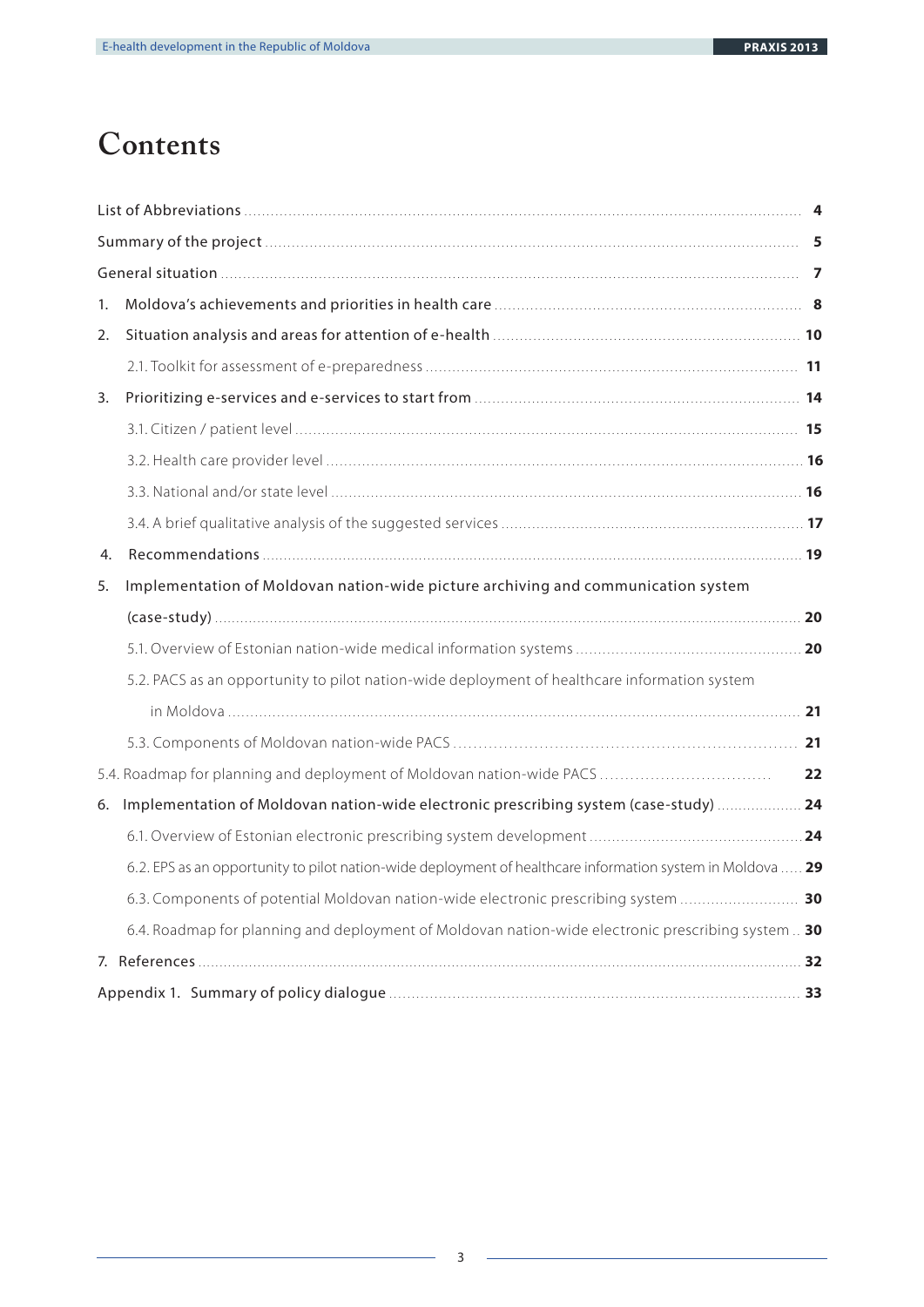## **List of abbreviations**

- EeHF Estonian E-health Foundation
- EHIF Estonian Health Insurance Fund
- EHIS Estonian Health Information System
- EHR Electronic Health Record
- EMR Electronic Medical Record
- EPS Electronic Prescribing System
- FD Family Doctor
- FM Family Medicine
- G2C Government-to-Citizen
- G2G Government-to-Government
- ICT Information and Communications Technology
- IS Information System
- NHIC National Health Insurance Company
- PACS Picture Archiving and Communication System
- PRC Prescription Centre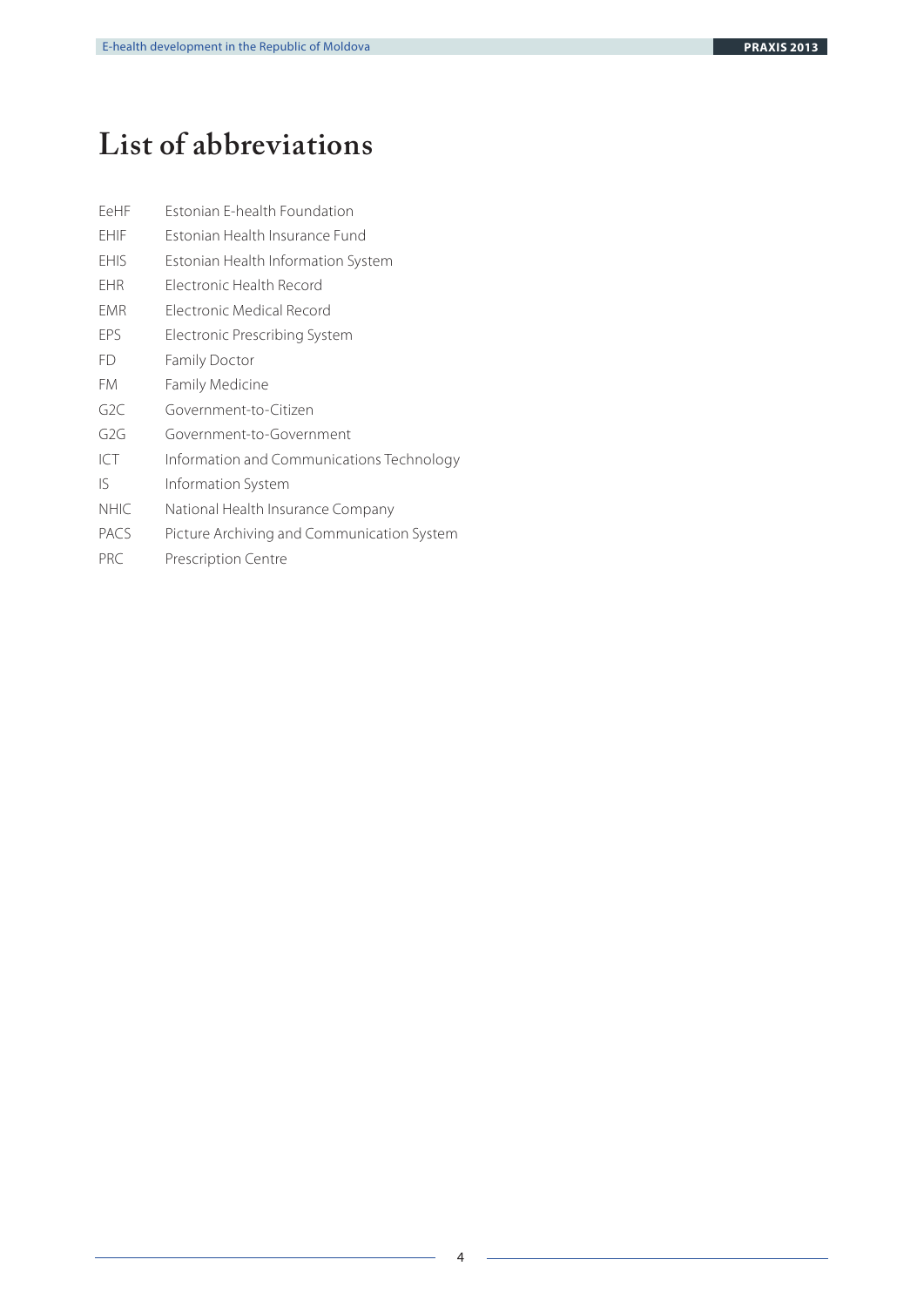## **Summary of the project**

This report is the final output of the project entitled 'Promoting the development of the Moldovan health care system with the opportunities of e-services'. The project aimed to strengthen the Moldovan health care system by building capacity to develop practical e-health solutions. It also aimed to support Moldovan e-health strategy development in line with the development of the country's health system and information society.

Relying on the e-health implementation experience of Estonia, the project included several events facilitating knowledge transfer: a study trip for Moldovan specialists to Estonia; policy dialogue and action workshop seminars for relevant stakeholders in Moldova; and consultancy sessions led by Estonian experts during the project. This report summarises the results of the project and provides relevant experience from Estonia's e-health development and input for Moldova's e-health development and prioritisation of e-health services. The project was led by the Praxis Center for Policy Studies and was conducted in cooperation with leading experts and related organisations from Estonia and the Ministry of Health of Moldova. The project was co-financed by the Estonian Ministry of Foreign Affairs.

**The aim of the report is to provide input for Moldovan e-health development and the prioritisation of e-health services** to be developed in the coming years. Suggestions and advice are based on the Estonian experience in implementing public e-services, especially nationwide health services. The report on the e-health development of the Republic of Moldova was composed as a result of the Estonian-Moldovan cooperation development project entitled 'E-services in support of effective health care services for Moldovan citizens'. The project aimed to strengthen the Moldovan health care system by building capacity to develop e-health solutions. The project supported health policy development and strengthened capacity to create practical e-health solutions in line with the strategic development of the information society. Valuable input for the report was received during the three consultation visits made to Moldova, as well as during one study visit to Estonia.

#### **The following project events can be outlined.**

•

- **In October 2012 an introductory visit to Moldova took place**, where meetings were held with the Moldovan Health Minister, the TaskForce Group and representatives of medical institutions and specialties. Several key organisations connected to the implementation of e-health were visited: the WHO Country Office, the e-Government Centre, the Association of Telemedicine of the Republic of Moldova, the Municipal Clinical Emergency Hospital and the University Clinic of Primary Health Care. •
- **In November 2012 a study visit to Estonia for essential stakeholders in Moldovan e-health was arranged.** During the visit Estonian experts outlined Estonia's progress in the area of e-services: the Estonian Health System (organisation and financing), the Estonian X-Road and overall system of e-Governance, the Estonian Health Information System and organisational and stakeholder involvement issues regarding the Estonian Health Information System. Study visits were made to the Estonian Health Insurance Fund, the Estonian E-health Foundation and East Tallinn Central Hospital.
- **In May 2013 policy dialogue took place in Chisinau**, where the further plans of different stakeholders in e-health were discussed (see the summary of policy dialogue in Appendix 1). During the visit, Orhei District Hospital was also visited in order to obtain information on e-health status outside the borders of the capital. The result of the policy dialogue was a list of possible e-health services that could be implemented in Moldova. •

5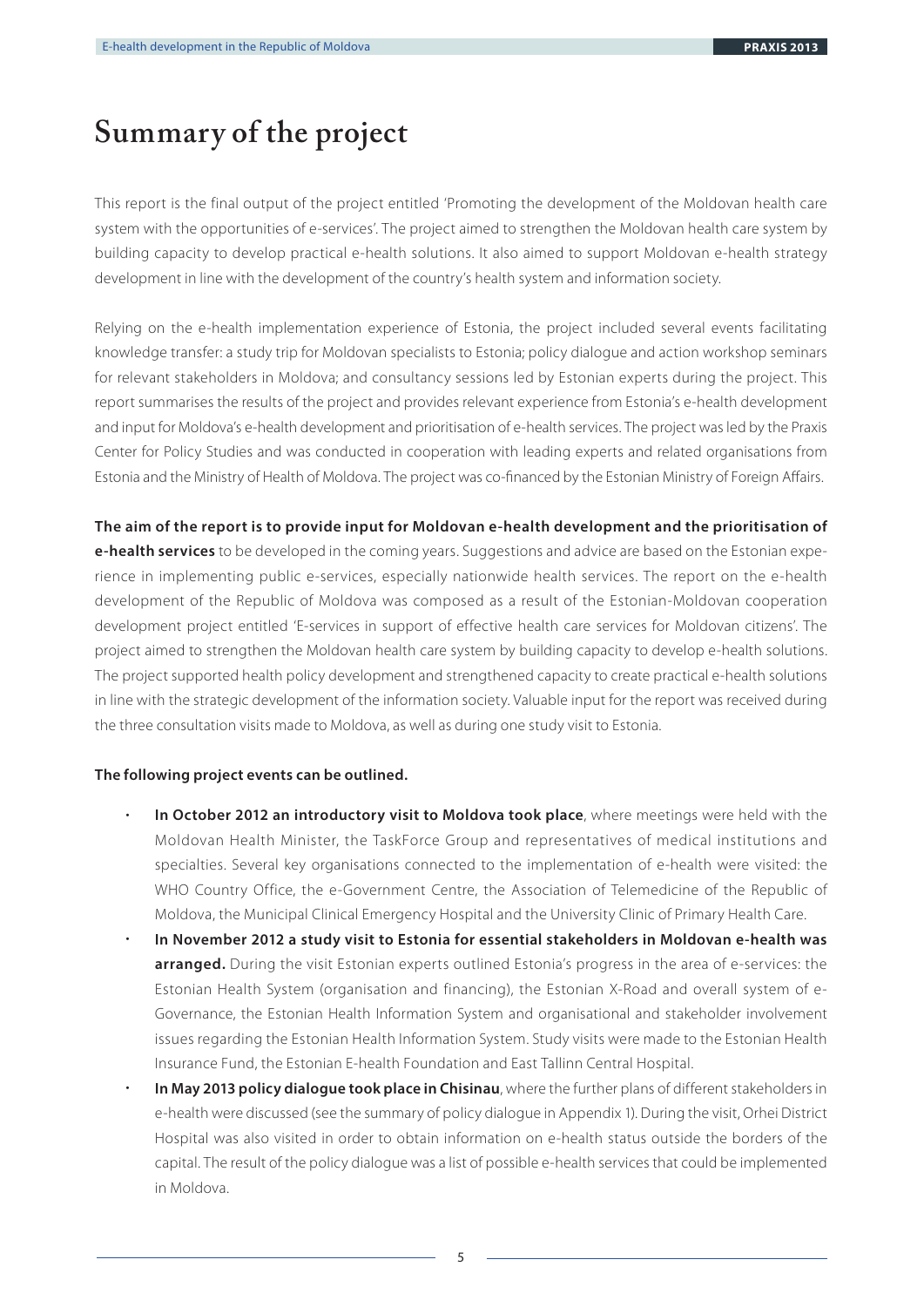•

**In August 2013 an action workshop and consultation visit took place in Chisinau.** The aim of the workshop was to discuss which e-health services should be the priority for implementation during the next steps along Moldova's e-health development path. Input for the workshops was gathered from various stakeholders in order to obtain an overview of the current status of e-health services: meetings were held with a representative of family doctors, the National Health Management Centre, the e-Government Centre, the Republican Centre for Medical Diagnosis, the Municipal Clinical Emergency Hospital and the WHO Country Office.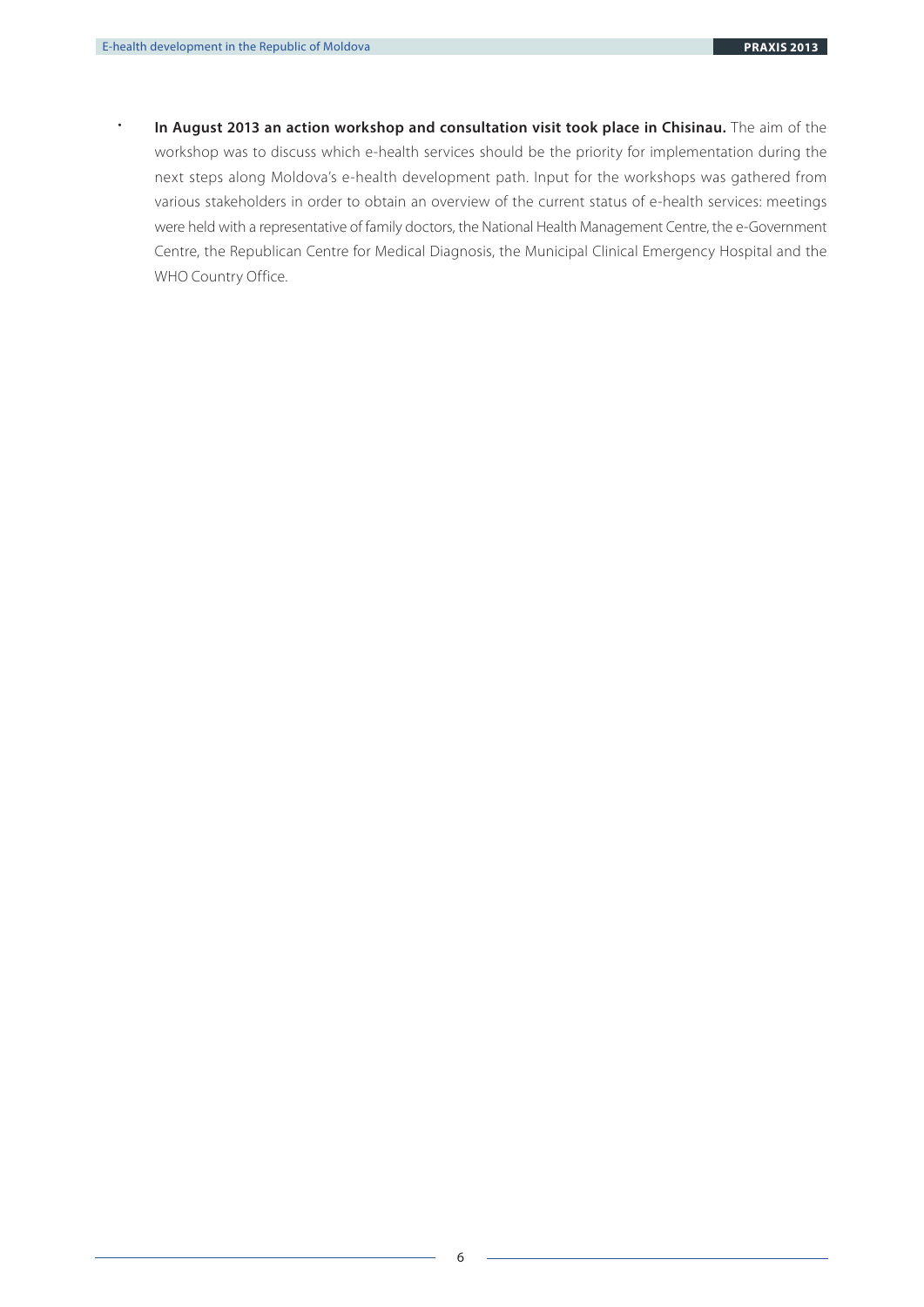# **General situation**

The Republic of Moldova is a small country situated in Central Europe. It occupies an area of 33,843 km<sup>2</sup> (Republic of … 2013). Its population as at 1 January 2013 was 3,559,497, with approximately 670,000 living in the capital, Chisinau (National Bureau … 2013).

Moldova became independent in 1991 with the dissolution of the Soviet Union. Since then it has become a parliamentary republic and has embarked on an ambitious programme of economic reforms. Its health system is organised according to the principles of universal access to basic health services and equity and solidarity in health care financing; it is funded from both the state and individuals through mandatory health insurance. The health system includes a mix of public and private medical facilities, as well as public agencies and authorities involved in the provision, financing, regulation and administration of health services. (Turcanu 2012)

Moldova has started to introduce IT solutions in different areas of governance. Significant developments in the health sector are expected with the implementation of the Moldovan e-Health Strategy 2020, which was finalised in July 2013. E-health and e-health services are topical in the country, with several donors – the World Bank, the Swiss Agency for Development and Cooperation and the Estonian Development Cooperation – supporting e-health projects.

Moldova has made good progress regarding ICT solutions and their use in governance. However, some challenges remain along the path to fully successful implementation of e-health services. In some areas and medical institutions staff exhibit limited abilities in terms of using computers. For example, the Moldovan e-Health Strategy 2020 highlights the fact that based on several independent studies only around 18% of doctors use computers in their work, and only around 12% use the Internet. When e-health services are implemented it is important that these services are used by both doctors and potential patients.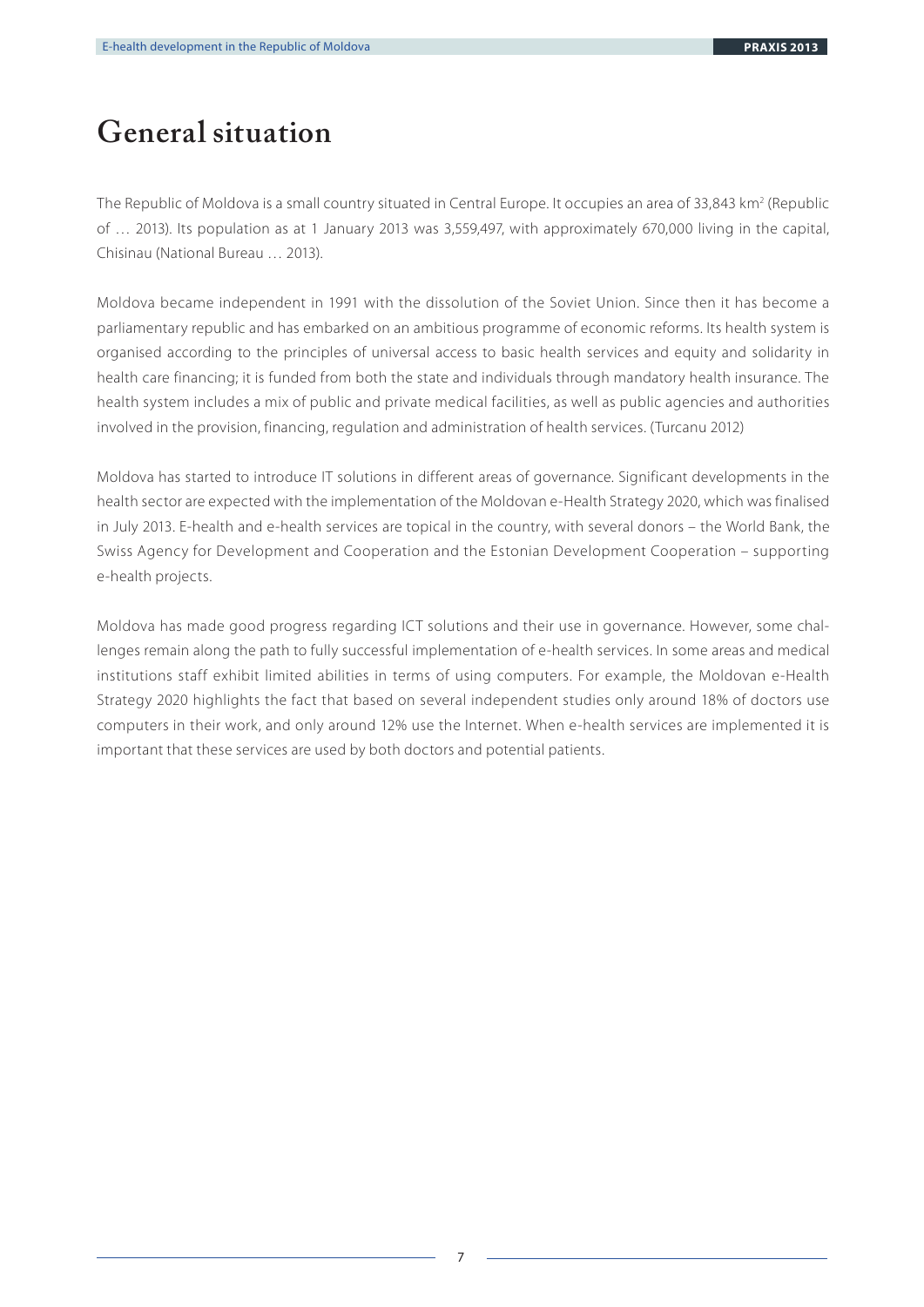# **1. Moldova's achievements and priorities in health care**

Since Moldova gained its independence in 1991 the health care sector has undergone remarkable development. Several health reforms have already been implemented and there are more to come.

Starting in 2004, the country began implementing far-reaching reforms in the health sector, including the following (World Bank … 2013):

- creation of an independent mandatory health insurance company (CNAM), serving as an effective tool to reduce the previously fragmented financing of health services; •
- increasing hospital autonomy; •
- separation of primary and secondary care purchasing (from 2008) and moving towards capitation payment for primary care and case-based payment for hospitals; and •
- steps toward contracting providers on the basis of performance (from 2008), developing public-private partnerships and setting clear accreditation and quality standards. •

In 2013 the Moldovan e-Health Strategy 2020 was finalised in order to prioritise e-health services in the country.

Despite these developments there are several areas that need attention and further action.

A National Hospital Master Plan was developed by the Ministry of Health in 2009 with support from the World Bank. It reflects the government's plans for developing the hospital sector up to 2018, focussing on the regionalisation of hospital services at the local level and the consolidation of the hospital network in Chisinau. Every major hospital in the capital has tried to develop its own information system, using either internal resources or hiring software developers from the private sector in the country and internationally. (Turcanu 2012)

In primary care it has been suggested that the extremely high referral rates for specialist consultations and the high referral rates to hospitals by family doctors be reduced. For FM practice in Moldova a human resource planning strategy is missing – not only aiming to revert the diminishing trend of new FDs coming in, but also to solve the problem of uneven regional distribution of health care personnel. Among other goals, encouraging FDs and nurses to adopt and incorporate available clinical guidelines in their daily routines are prioritised. One tool to achieve such goals could be effective use of ICT to manage patients' medical records and for meaningful exchange of information with other health care providers. (Evaluation of … 2012)

Regarding pharmaceutical policy, all data sources have highlighted the critical importance of pharmaceutical coverage and physicians' prescription practices in ensuring effective coverage and rational use. First, a body of evidence in this area is needed to form a basis on which to develop evidence-based public policies to regulate the pharmaceutical market, pricing and compensation benefits and pharmaco-surveillance systems. So far, data on effective coverage have been scarce and routine monitoring of quality of care and clinical outcomes is insufficient (Barriers and … 2012). Again, intelligent application of ICT solutions could effectively assist in achieving this goal.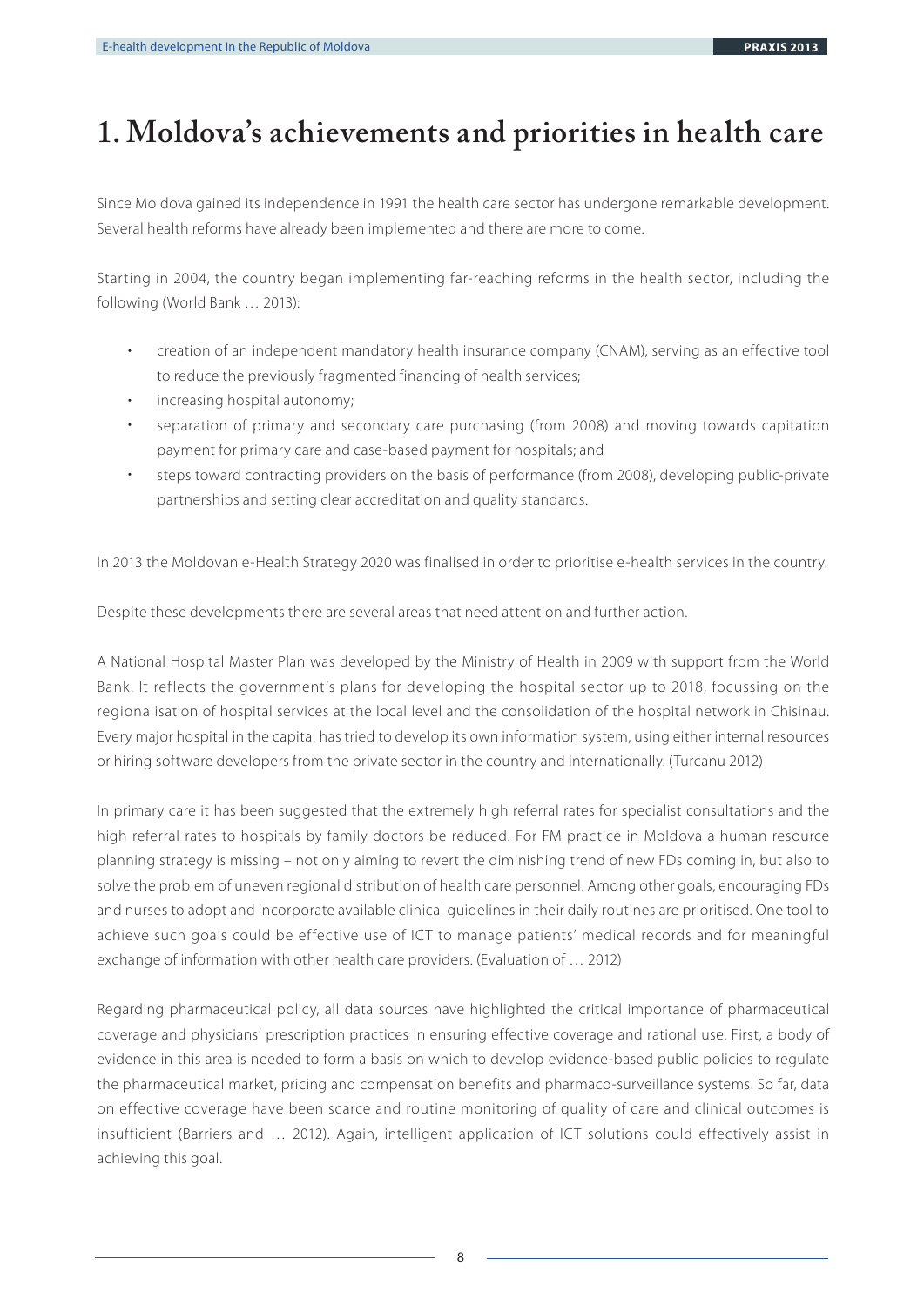The hospital sector shows an oversupply in Chisinau, where 50% of all hospitals are concentrated (Barriers and … 2012). Moldovan users of health services continue to value specialist care and disapprove of the gatekeeping function for referrals to specialists and hospital by family doctors in primary care. As a mechanism to bypass this gatekeeping function, people use ambulance services to increase the chance of hospitalisation. In 2010 the Ministry of Health initiated a reform aiming to improve the efficiency of hospital services by redefining the hierarchy and network of district hospitals, planning to build nine new regional hospitals and redefining the role of rayon hospitals to serve as community hospitals. The quality of hospital care is documented – most indicators are input or process-based and the few indicators intended to measure quality are not informative (Barriers and … 2012).

A health information system and e-health services are tools that can provide essential effectiveness in health care. In order to gain support from all stakeholder groups and pave the way for the comprehensive combination of benefits in the e-health area, it is wise to start by selecting e-services that target all three levels: citizens, providers and state. Currently in Moldova there is clear commitment to broad and smart integration of e-services into health system reforms in the country.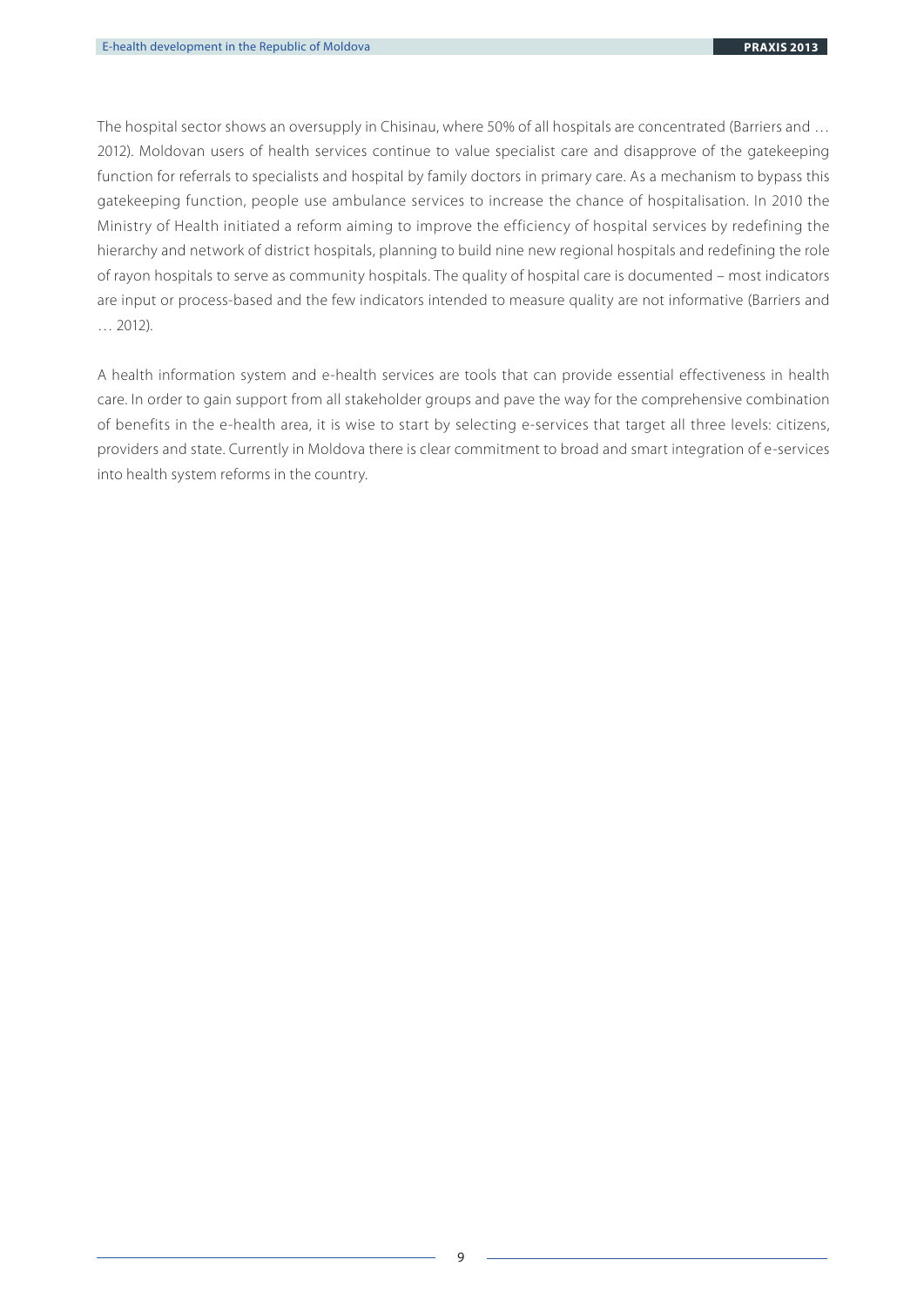# **2. Situation analysis and areas for attention of e-health**

The situation analysis and areas for attention are based on the project activities from September 2013 to October 2013. This chapter describes the situation in Moldova regarding the implementation of e-health. First, the current status of prerequisites regarding e-Transformation in health care is described, followed by areas of attention from a strategic point of view.

### **Situation analysis**

The main conclusion from the preparatory study is that Moldova is in a good position to succeed with e-Transformation in health care. This opinion is based on written reports, meetings with stakeholders and visits to care providers in the country.

- Moldova has relatively strong public ICT infrastructure (both fibre-optic and mobile Internet access for 1. public institutions) and central service support (a well-financed National E-Government Centre under the auspices of the Prime Minister). Public ICT infrastructure enjoys healthy financing from international donors (e.g. the World Bank) and is a priority for the Moldovan government.
- 2. While overall coverage of ICT use may be uneven, all necessary specific health care IT systems are available in different institutions. Several hospitals and primary care centres in Chisinau and Orhei, as well as the main government agencies and National Health Insurance Company, possess functional ICT systems, based on the information we obtained from visits to and discussions with the respective professionals. While roll-out across Moldova is perhaps unrealistic in the immediate future, there is no obstacle on the front-end user side to piloting most of the existing e-services regionally or between the selected organisations.
- There is clear commitment for broad and smart integration of e-services into health system reforms in the 3. country, which is expressed by the development activities at the central e-government level, and also by broad and high-level political commitment to the e-health strategy. The national e-health strategy is bold and backed by relevant analysis (readiness, needs, technical feasibility, organisational and financial arrangements etc.). Key public institutions have specific coordinated ideas and goals for e-health development (e.g. the Health Insurance Company and Agency of Medicines).

Also, the main stakeholders support the government's actions in this direction (physicians, hospitals and public). Family doctors and consulting specialists share the understanding that e-services would enable more rapid advancement in reforms in the Moldovan health sector. However, from medical professionals' point of view e-services should support more clinical activities rather than managerial activities, as is mostly the case today.

The regionalisation of hospital care and liberalisation of primary care services also require support from relevant e-services (information management) in order for the reforms to succeed.

The international community has expressed its willingness to financially support the implementation of 4. the national e-health strategy. This has been the case with the World Bank, the WHO and bilateral donors (Switzerland, Estonia and the European Union). In any case, Moldova is ready to develop its internal capacity for e-health services.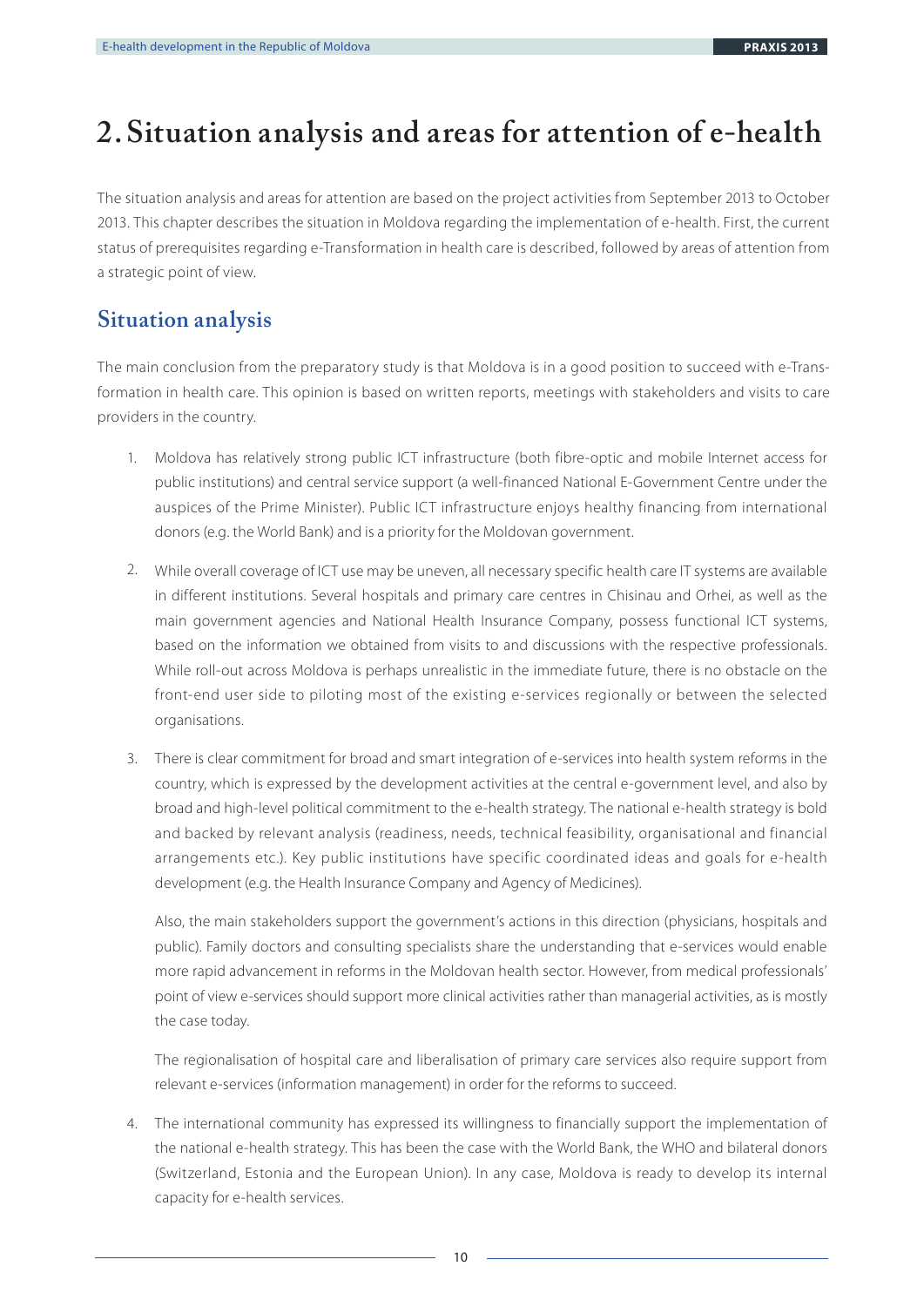- 5. The critical preconditions have been met to launch actual implementation with tangible results in a relatively short time (unique identifier, critical mass of health professionals already using computers in everyday practice, political mandate and central management unit, good analytical backing of action planning and willingness for coordination between health sector agencies). For example, the Health Insurance Company and the Medicines Agency have agreed and declared in respective development plans that the development of e-prescriptions is their priority.
- Training of medical professionals to use ICT in their everyday work has been acknowledged as a critical 6. success factor – both the Ministry of Health and the State Medical and Pharmaceutical University have initiated and foresee training in medical informatics for practising professionals and future medical students as an important part of the implementation of the e-health strategy in the near future.
- 7. There is a list of enablers cross-sectorial services which will provide a better start for e-health services, like mPay, mCloud and an interoperability platform.

## **2.1. Toolkit for assessment of e-preparedness**

Deployment of any new public e-service is a complex task because it depends on several stakeholders and factors. In digital settings there is no chance not to counter any artefact what is a part of the service. Therefore all parties and factors should be carefully taken into consideration and their functions described according to the service set-up. The same applies to e-health services. Table 1 (see below) presents a toolkit that can be used to assess preparedness and plan focus areas for the successful implementation of large-scale national e-health projects.



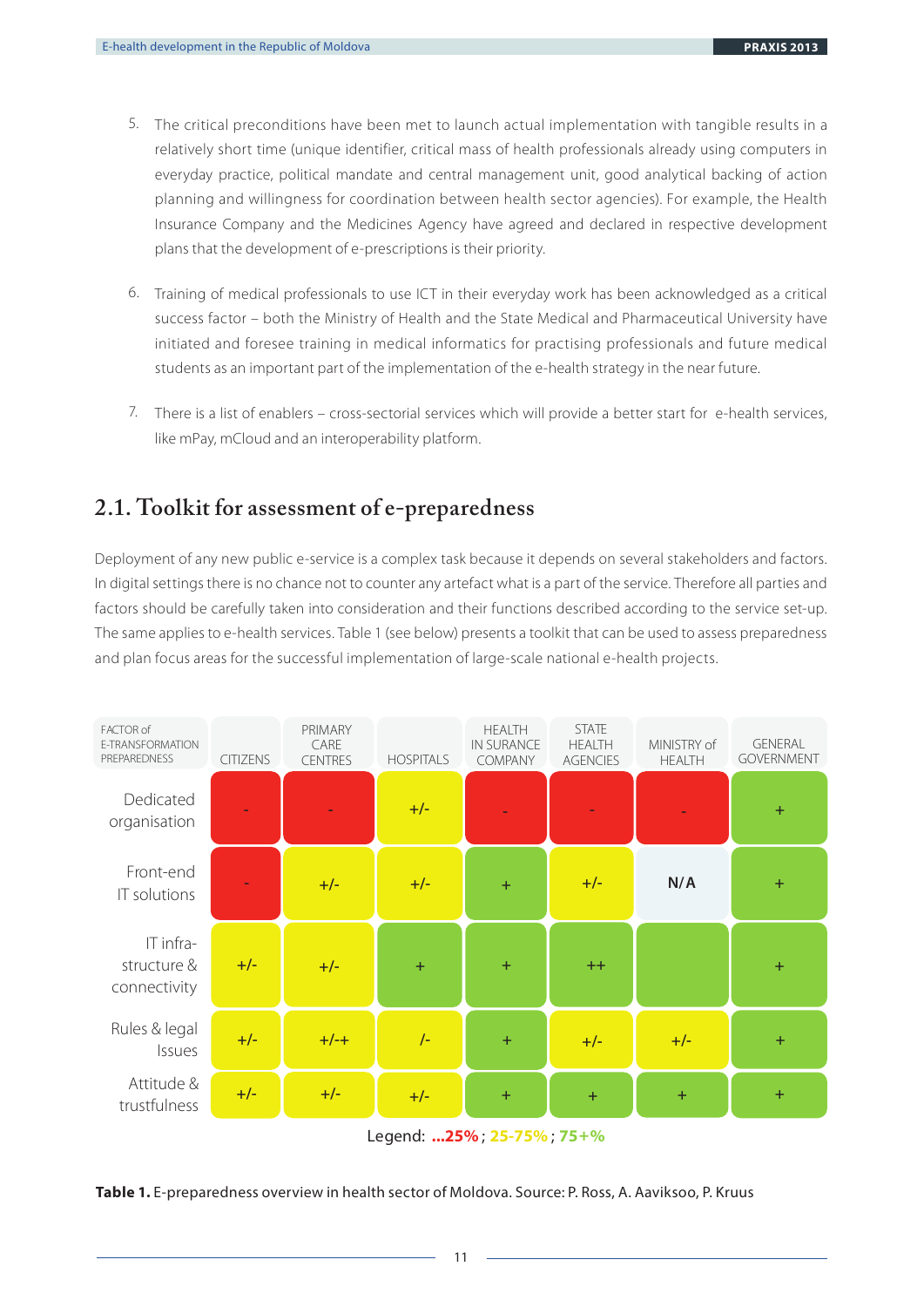The table lists the different stakeholders relevant to e-health services (columns) and the system components to be considered for the successful deployment of e-services (rows).

**Dedicated organisation** means a governance body with a clear management mandate and capacity. **Front-end IT-solutions** mean user applications that directly facilitate the functionalities of ICT solutions (including 'invisible' central services). **IT infrastructure and connectivity** refers to the technical capacity for fast and reliable data transfer between different users/systems. **Rules and legal issues** describe the clarity of the security, liability and responsibility of e-services management. **Attitude and trustfulness** is the measure of positive feelings regarding the potential benefits of e-services. The colour code depicts the **overall level of maturity of the factor for each stakeholder group**: green = fully accessible/functional (>75%); yellow = not fully accessible/ functional (25-75%); red = not accessible/functional (<25%). The red and yellow fields highlight areas for careful attention in the current socio-technological set-up for planning a new large-scale e-health service.

Assessment starts by listing the relevant parties/stakeholders and the factors involved in full reach. The next step is to collect the available information about the factors for each stakeholder. The assignment of the colour code is done using a group consensus method (e.g. Delphi). The final step is to collect feedback from the stakeholders about the assigned level of maturity. The toolkit is designed to quickly highlight strong areas and factors that need a careful investment focus for the success of a large-scale e-health project. Using the table it is easy to plan any necessary measures and the order of actions.

**Disclaimer: the assessment for Moldova is based on the brief information that was available to the experts preparing the report. A true assessment should encompass the full involvement of all stakeholders. Therefore Table 1 is presented here as an example of the toolkit and cannot be taken as a representation of the current situation in the Moldovan e-health system.**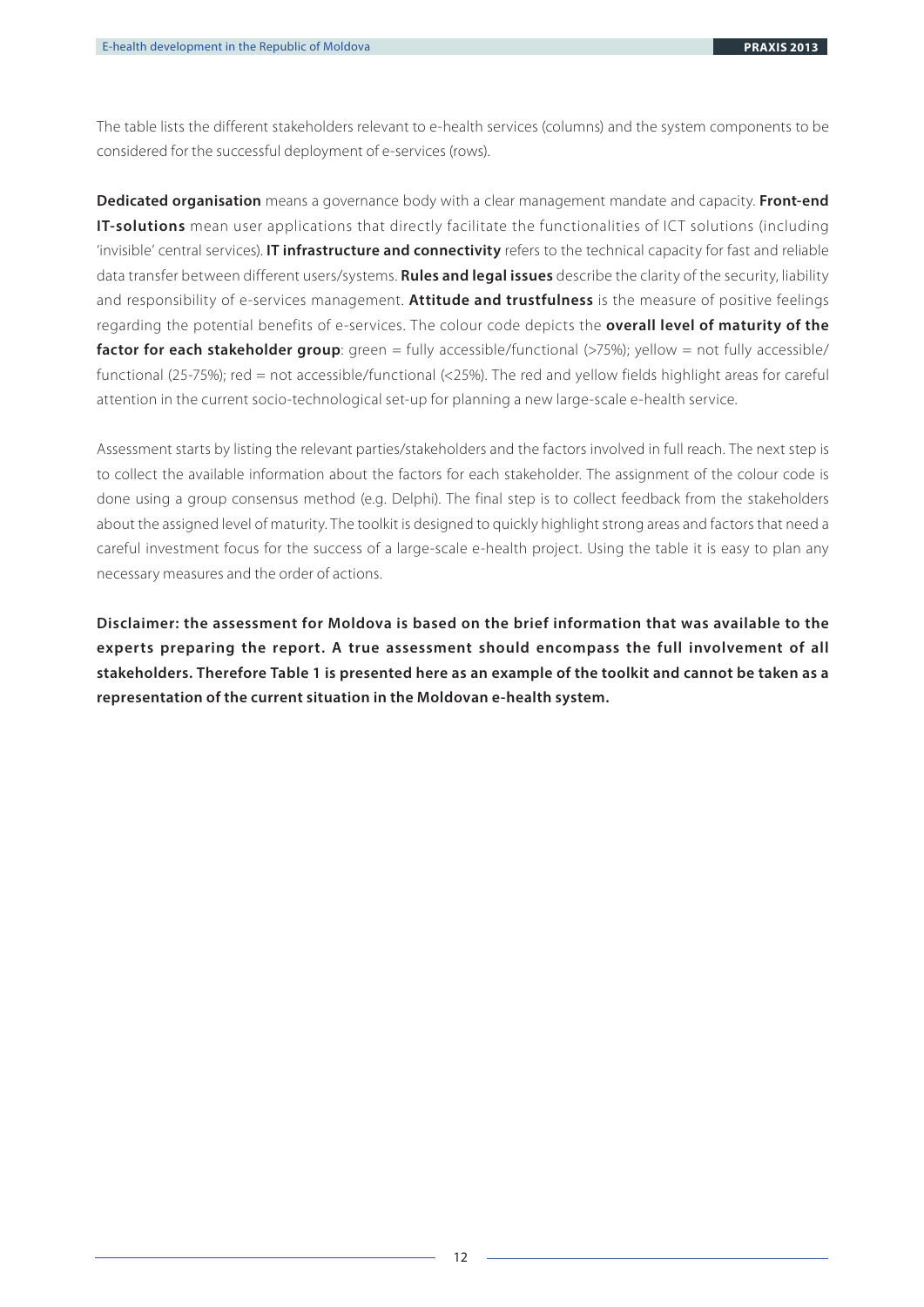### **Areas for attention**

There are a few strategic development issues that need attention and progress in the first phase of the implementation of the national e-health strategy in order to deliver rapid results and build a robust basis for the sustained success of reforms.

A health system is a highly complex phenomenon. Introducing the broad application of digital information 1. management within the system initially increases administrative complexity further due to parallelism between traditional and e-services and natural resistance to change. Therefore, **strengthening central management capacity for national leadership of the implementation of the e-health strategy** and the **involvement of health care professionals** are two critical success factors, based on the experiences of other successful countries (Estonia, the United States and Denmark). This facilitates the concentration of adequate human capacity for administrative purposes in support of strategy implementation as well as the involvement of appropriate stakeholders in a suitable governance model.

It is important to emphasise that health care professionals accept using e-health services only when it does not seriously increase their daily workload. Thus the transition of any e-health service from the pilot stage to a scaled-up routine care process needs endorsement and commitment by health care organisations, which should have a strategic plan in place that is further endorsed by an operational plan.

A sound process of **standardisation and the functioning of core national registries** is an essential 2. precondition for the implementation of an e-health strategy. While the National Centre for Health Management maintains the core national statistical databases, it is acknowledged that a systematic approach to upgrading these into fully functional core national registries is needed (e.g. for health personnel and care providers).

This calls for immediate, close and focused collaboration between all national agencies within the health sector as well as with care providers to agree upon the universal classification and detailed process for its maintenance and development. Similar need for coordination with other national agencies may exist for classifications of elements which are used across sectors (e.g. administrative information).

While population surveys reveal high public expectations of e-services in the health and social do-3. mains, it should be noted that such demands express the views of Moldovans who already use ICT and therefore have a preference for public e-services in the first place. Thus a **digital divide (or stratification) should be avoided** and development of e-services should not diminish access to health services for those who are not yet capable of making use of the technology.

For instance, computers exist only in 20% of households of elderly people, which means that for this age group immediate benefits can be delivered indirectly – via improved care opportunities by younger relatives or via the convenience of a well-functioning e-prescription service.

However, as mentioned above, **Moldova has a unique opportunity to make use of the high penetration of mobile phones** and overcome the problems of computer-based services by developing e-services that are naturally designed for mobile devices.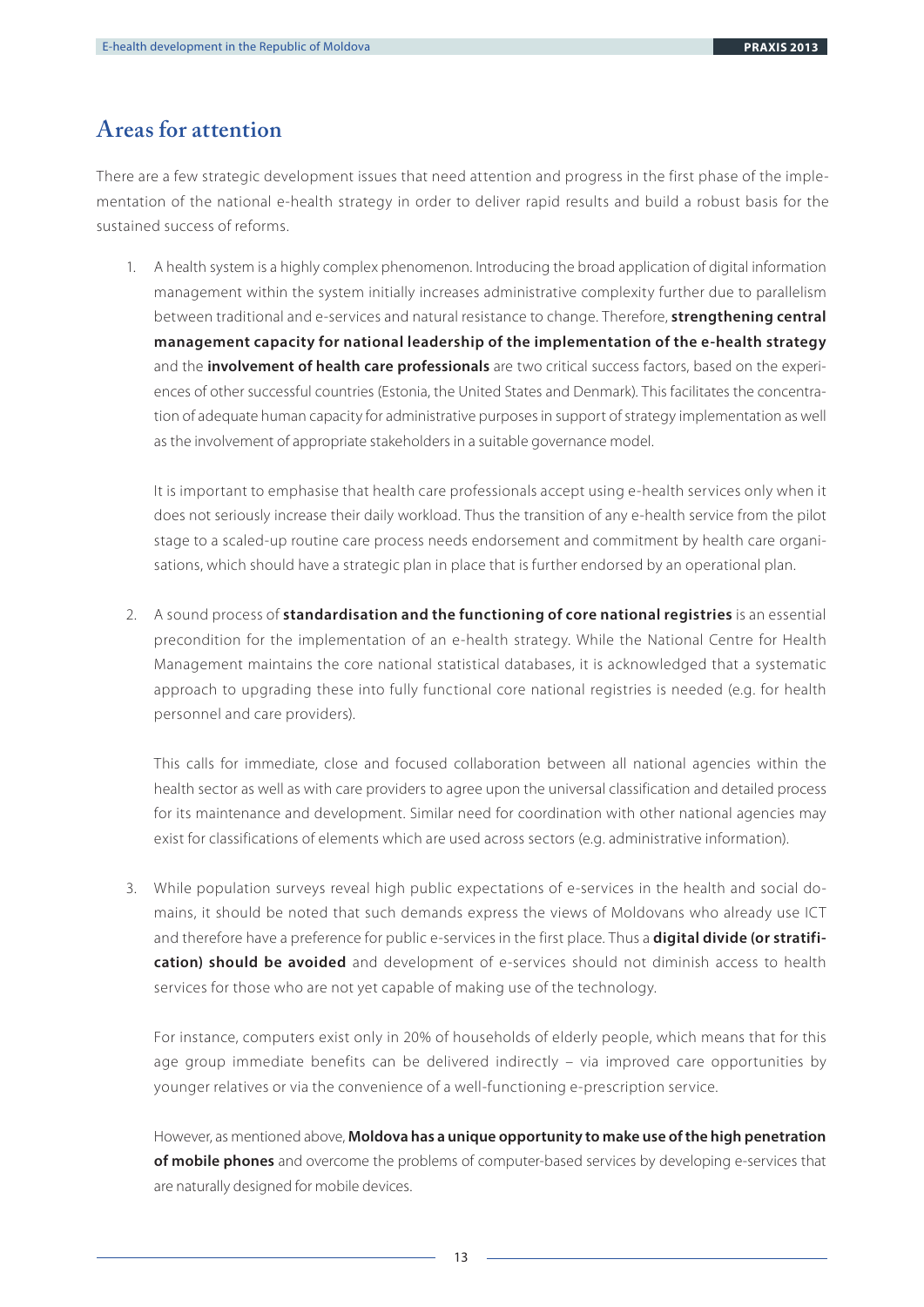## **3. Prioritising e-services and e-services to start from**

While the e-Health Strategy of Moldova broadly defines its footing in "support for the medium-and long-term priorities of the public health sector, paving the way for future public e-Health sector requirements, and laying the foundations for the future integration and coordination of all e-Health initiatives in the country (both the public and private sectors)", the following is a suggestion for **immediate first steps for prioritisation**.

The broad goal of health care reforms in Moldova is to build an **intelligent and integrated health**  1. **system** for: a) citizens/patients; b) professionals/providers; and c) country/public authorities. Therefore, in order to gain support from all stakeholder groups and pave the way for the comprehensive combination of benefits, it is wise to start by selecting e-services that target all three levels: citizens (G2C), providers and the state (G2G) (see Figure 1).



**Figure 1.** Prioritising services – stakeholders and service levels. Source: authors of report

- The next set of criteria to consider stem from the understanding that national health priorities should be 2. considered from the beginning of the data management process and that at first the level of preparedness for digital information and process management varies (geographically, organisation-wise etc.). Thus **a good candidate for the first round of e-service implementation would have the following characteristics**:
	- a. feasible implementation with tangible results in 12-18 months;
	- b. covers the entire health care sector, service chain and main stakeholder groups;
	- c. easy/logical to expand to subsequent:
		- round of services;
		- software applications;
		- clinical areas/domains;
		- regions; and
	- d. contributes to priority health programme(s): cancer, cardio-vascular diseases, diabetes, immunisation and surveillance of non-communicable diseases.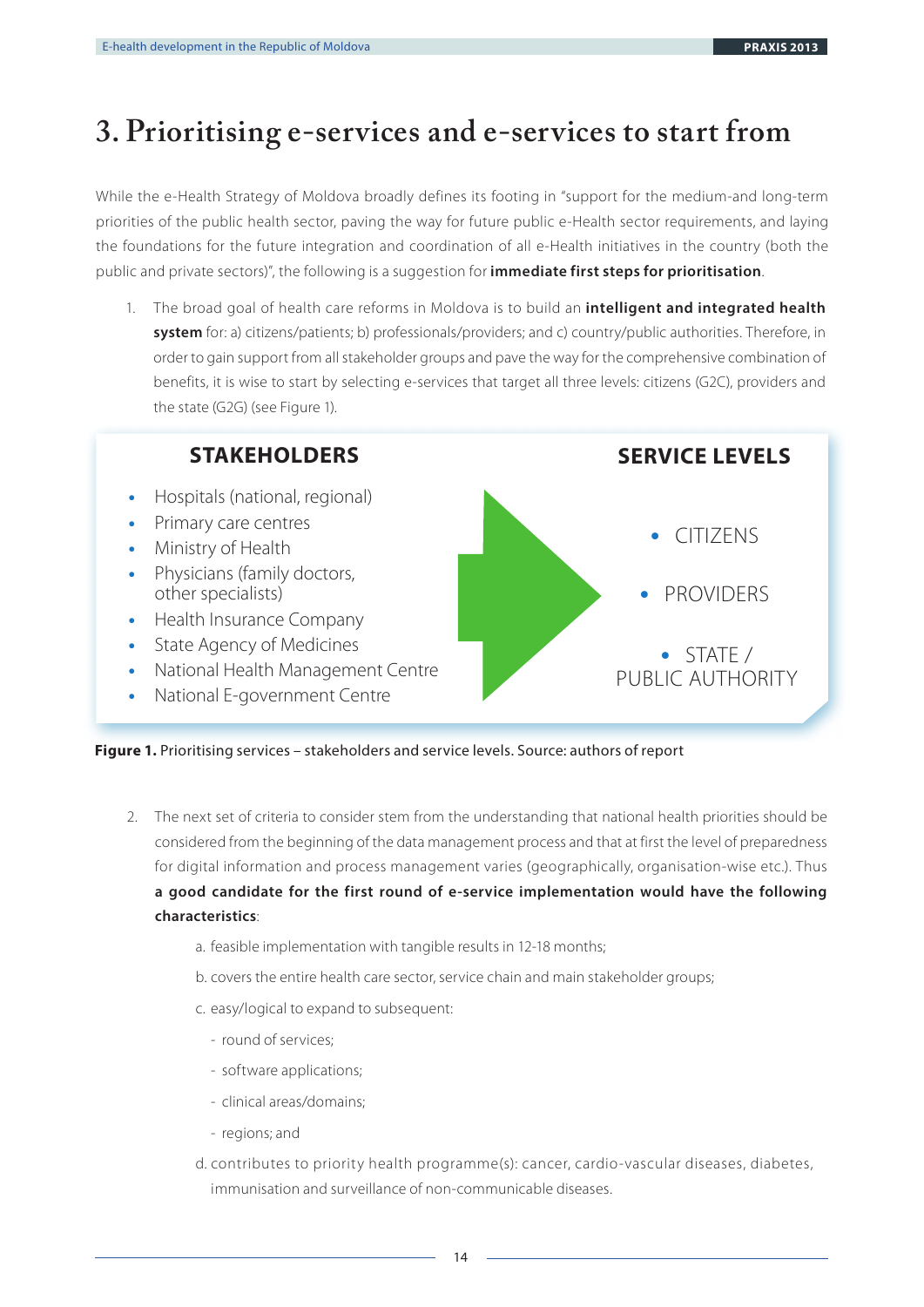3. It is important to distinguish between ICT applications and e-services. Using the analogy of grapes as a necessary ingredient in making wine, the applications (such as electronic medical records – EMR) could be considered the ingredients and the **e-service as the process of delivering value**, similar to the wine-making process in producing the end-product.

Thus, while for instance EMR is a digital precondition for many e-services, it should be mainly seen as a data capture, storage and presentation tool with a static outcome, not an 'e-service'. **E-services need digital data processing, usage and 'motion' – a dynamic process**. For planning purposes both the defined targets and implementation activities should consider this important difference between the e-services and the technology.

Additional components in the successful implementation of any e-service are digital/computer literacy, information management policies and goals that are related to human (patient and professional) experience and not the technological solution per se. In the latter case there is high risk that the technology will increase the cost burden and deliver little value in terms of improved health care services.

Based on the above-mentioned arguments, **the potential 'starter pack' of e-health services for Moldova, divided into three main user groups**, is described below. Each e-service is accompanied by a short reference to the benefits delivered and a more technical justification.

## **3.1. Citizen/patient level**

**Mobile notifications** (screening invitations, appointment reminders, public health messages and results linked to patient portal) **•**

This is easy to implement due to high mobile penetration and the availability of proven technical solutions. The platform can start with simple messaging and evolve into a more complex service platform in the future. It also has high visibility among the public and, if well-targeted, can gain the public support needed for strategy implementation.

Main technical preconditions: functional citizen/patient registry with valid mobile phone/e-mail addresses (could be regional or local initially); clarity regarding privacy rules.

**E-prescriptions** (convenience and access – linked to patient portal) **•**

For patients this would improve convenience and access to treatment with pharmaceuticals. It would also be a useful feature of the patient portal (prescription history, reminders etc.).

This would be technically, organisationally and legally the most complicated and complex service. At the same time the service would benefit all levels and the scope could be narrowed by limiting initial participation to technically more advanced organisations/professionals. (However, this would diminish the overall impact and increase the total budget due to lengthy parallelism between paper and electronic systems and also extended 'in-fighting'.) Proper planning, coordination and perhaps the experience of other countries would reduce these risks. For a more specific description, see Chapter 5 of the report.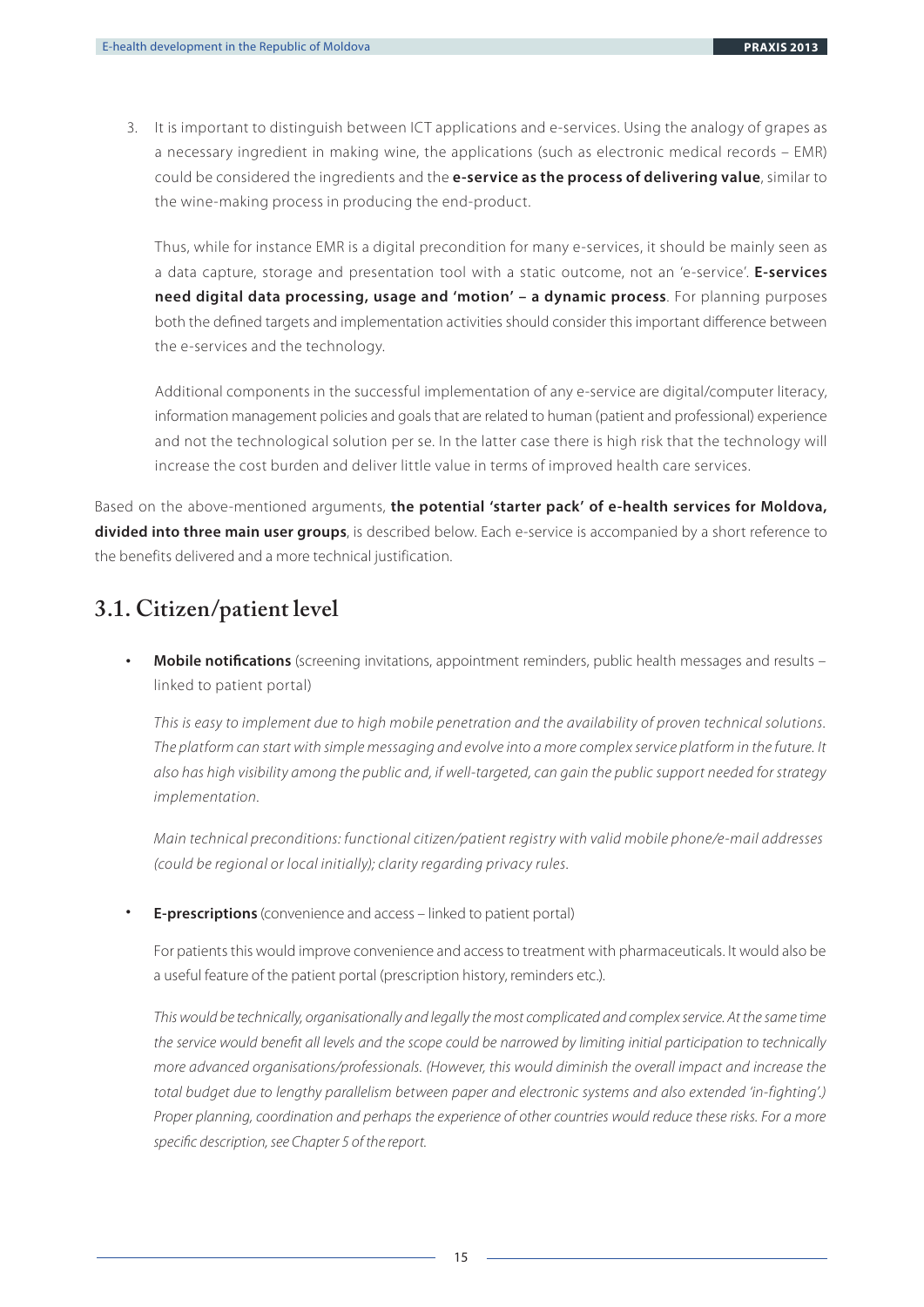### **3.2. Health care provider level**

#### **Archiving and sharing of imaging and lab investigations •**

The Picture Archiving and Communication System (PACS) would be an ideal candidate for the integration of providers horizontally (networking hospitals) and vertically (primary and hospital care) – thus supporting effective hospital network planning. It has also proven to be the most highly valued e-service among professionals in many countries and therefore works towards professional support for e-health strategy implementation. Risks lie in the fear of 'democratisation' and thereby the 'corruption-reducing' effect on service use by hospitals. A more specific description is provided in a separate chapter of this report.

#### **E-prescriptions** (efficiency and convenience) **•**

For providers, this service is a good way of proving the 'efficiency without cost increase' effect of an e-service. After the initial investment of time in learning the functionalities, a well-designed e-prescription service usually proves itself very soon to be the best solution empowering the patient-doctor relationship. For risks and considerations, see above.

#### **Enhanced primary care services in rural areas •**

As high-cost technological treatment is being centralised as part of hospital network regionalisation reforms, it is wise to use ICT to keep access to higher-level specialist advice close to primary care physicians and citizens. Solutions that enable this vary from the simple to the sophisticated. For instance, access to the results of lab analysis and other investigations, e-referrals and e-consultations (for doctors via a specialised e-mail service or via a telemedicine link for patients in remote primary care centres), second opinions et al. can be considered here.

### **3.3. National and/or state level**

#### **E-prescriptions** (accountability and efficiency) **•**

At the national level this service enables the monitoring and implementation of effective pharmaceutical policies through the enhanced accountability of all participants in the 'service chain' (prescribing physicians, pharmacies and patients). It is also a very good tool in training and testing the computer skills of professionals and gradually introducing decision-support features (separately for physicians, pharmacists and patients).

It may be wise for the initial service to be constructed as dedicated e-prescriptions with all functionalities embedded. Integration with end-user information systems (hospital and primary care EMRs and pharmacy ISs) should be the goal in the long run and implemented gradually in the second phase, but since there is significant heterogeneity in this area it can hinder the main goal of the e-prescription solution. For further discussion on risks and consideration, see above.

#### **Disease and quality registries** (e.g. cancer) **•**

One way of improving the quality and efficiency of national level health policy whilst offering a valuable e-service for professionals without a forced reporting duty is by developing disease and quality registries according to modern standards and making full use of the potential of ICT.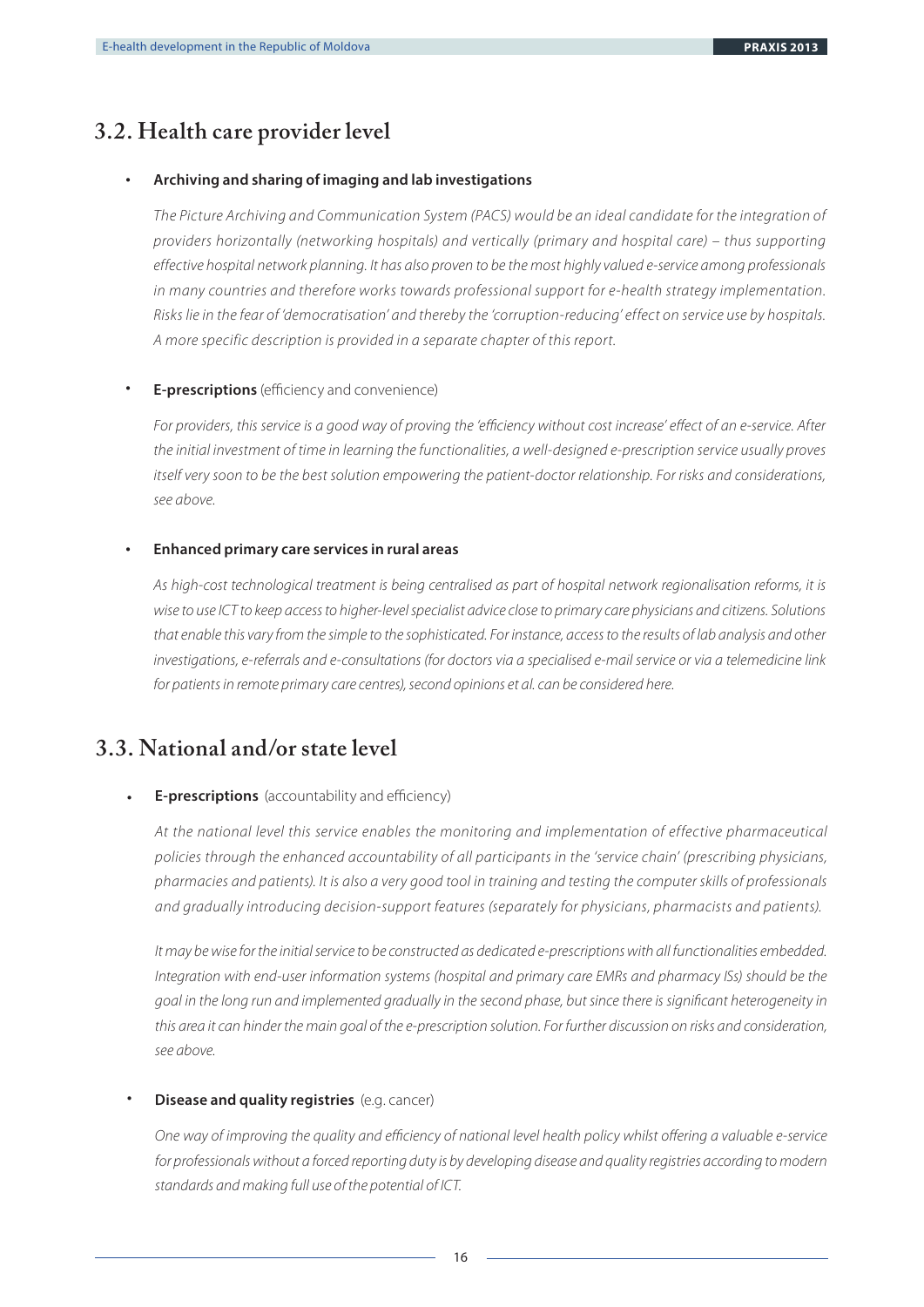For instance, a cancer registry that promptly collects notifications about incidents and the clinical process (from diagnosis to treatment and survival) through natural clinical processes, rapidly conducts meta-analyses and provides sophisticated analytical reports to different stakeholders would be in line with Moldova's health policy goals and serve as a good promoter of central e-services that support professional clinical work and research. Such an e-registry would also set straightforward goals for the development of the necessary standards, classifications and process dictionaries, which could be re-used in the development of subsequent e-services (registries et al.)

The registries could become highly complex, as the enormous computing power and flexible ICT infrastructure set basically no limits. It is therefore advisable at the outset to design an absolute minimum set of goals and functionalities for the registry, but implement the processes in line with future scalability goals.

It is also wise to keep epidemiological and financial goals in health care business intelligence separate (e.g. by separating governance responsibility between scientific and financial institutions respectively). Otherwise the necessary understanding of the population's health becomes distorted by financial stimuli, which is not the desired goal.

**Policy planning and epidemiologic/statistical intelligence** (data query & reporting) **•**

Similar to disease registries, all aspects of national health statistics should be developed and implemented with a future vision. The best way of reducing the redundant reporting duty is to design a national-level 'health information intelligence' service from the usage/user and public reporting end, which means that analytical capacity and rapid processing in the back-office are a must for any e-service. In such a way the initial indicators and data sets that are implemented via new e-services can be less extensive, but rely on easier data retrieval from primary sources and provide a quick and meaningful analytical outcome for decision-makers and other stakeholders. This would again serve the purpose of winning supporters for the e-health strategy, which must sustain long-lasting support for investments and change management.

### **3.4. Brief qualitative analysis of suggested services**

Using the goals defined in the e-health strategy of Moldova, we performed a rapid qualitative assessment of each suggested initial selection of e-health services in terms of their potential role in achieving the established goals.

As a result we found that the selected services would (if implemented effectively) potentially cover, at least initially, all of the sought-after impact indicators as defined in the strategy. If these indicators remain the desired goal, it could be insisted that they be considered when defining the functional requirements of the e-health services.

#### **1) Pillar 1: Quality, efficiency, transparency and access to health care services**

**Visits to doctors decrease by 20%** E-prescriptions, PACS and enhanced primary care services can strongly contribute to this goal. **•**

#### **Patients per doctor processed per day increase by 10%** Mobile notifications and e-prescriptions can potentially contribute to this goal. **•**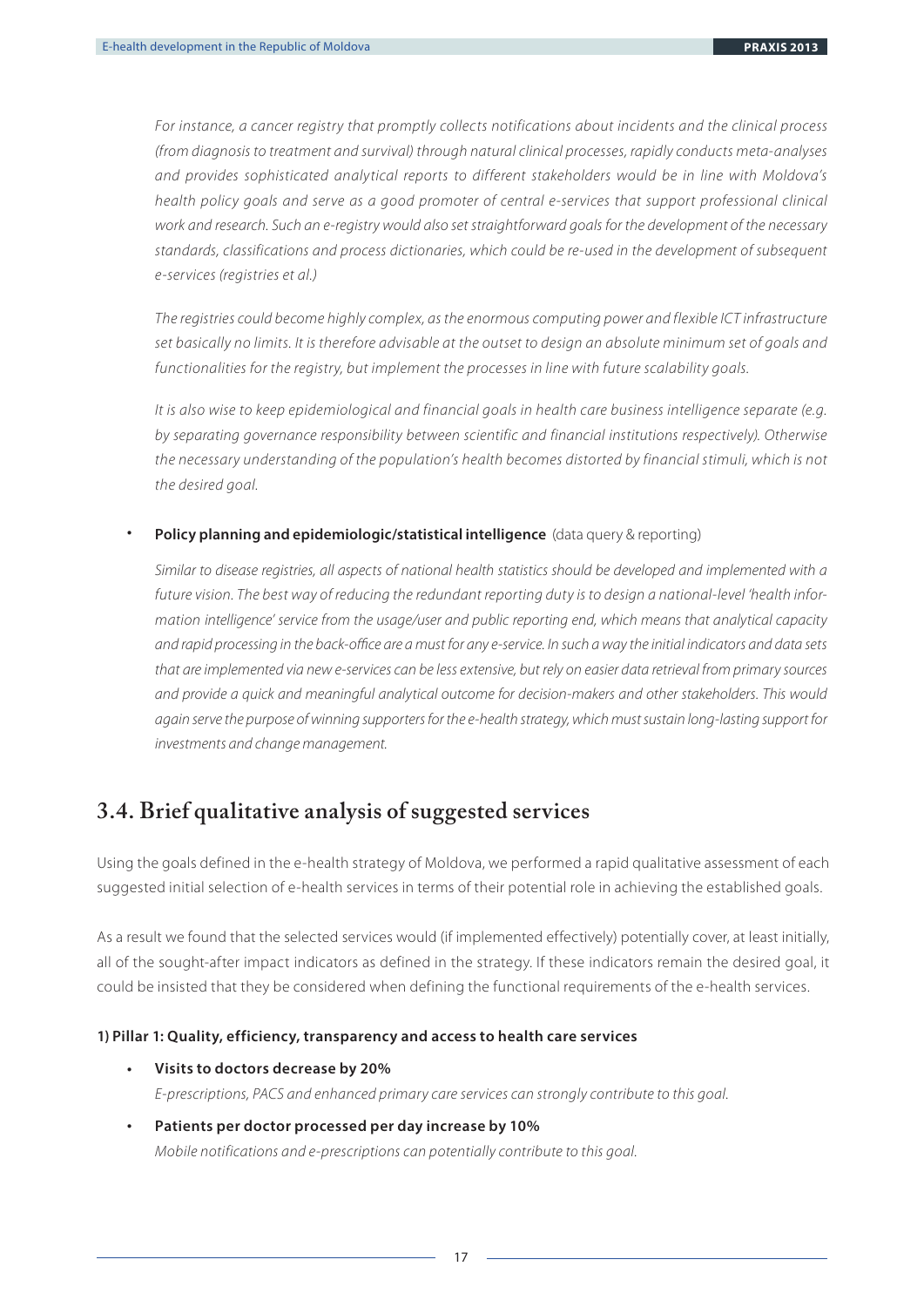#### **100% of public health care data are available online •**

E-prescriptions, registries and epidemiological/statistical intelligence services, PACS and enhanced primary care services can strongly contribute to this goal.

**Citizens' perception of health care service quality increases by 20%** All of the suggested e-services can strongly contribute to this goal. **•** 

**2) Pillar 2: Health management and governance in e-health**

- **ICT skills of health care sector personnel increase** E-prescriptions, PACS, registries and enhanced primary care services can strongly contribute to this goal. **•**
- **100% of health data are qualitative, error-free and available in real time** Epidemiological/statistical intelligence services, registries, e-prescriptions, enhanced primary care services and PACS can strongly contribute to this goal. **•**
- **Time and cost of document creation, distribution and archiving decrease by 30%**  E-prescriptions, registries, epidemiological/statistical intelligence services and PACS can contribute to this goal. **•**
- **Turnover of ICT personnel in ICT sector decreases by 50%**  All services can contribute to this goal. **•**

#### **3) Pillar 3: Reliable and scalable infrastructure for efficient e-health system**

- **100% of information resources are available from one access point** All of the suggested e-services can contribute to this goal. **•**
- **80% of health information systems are interoperable** E-prescriptions, PACS and enhanced primary care services can strongly contribute to this goal. **•**
- **Security is ensured for 100% of health data**  All of the suggested e-services can contribute to this goal. **•**
- **90% of health data is stored and used according to one agreed format** E-prescriptions, PACS, registries, enhanced primary care services and epidemiological/statistical intelligence services can strongly contribute to this goal. **•**
- **100% of medical institutions are connected to Internet** E-prescriptions, PACS, registries, enhanced primary care services and epidemiological/statistical intelligence services can strongly contribute to this goal. **•**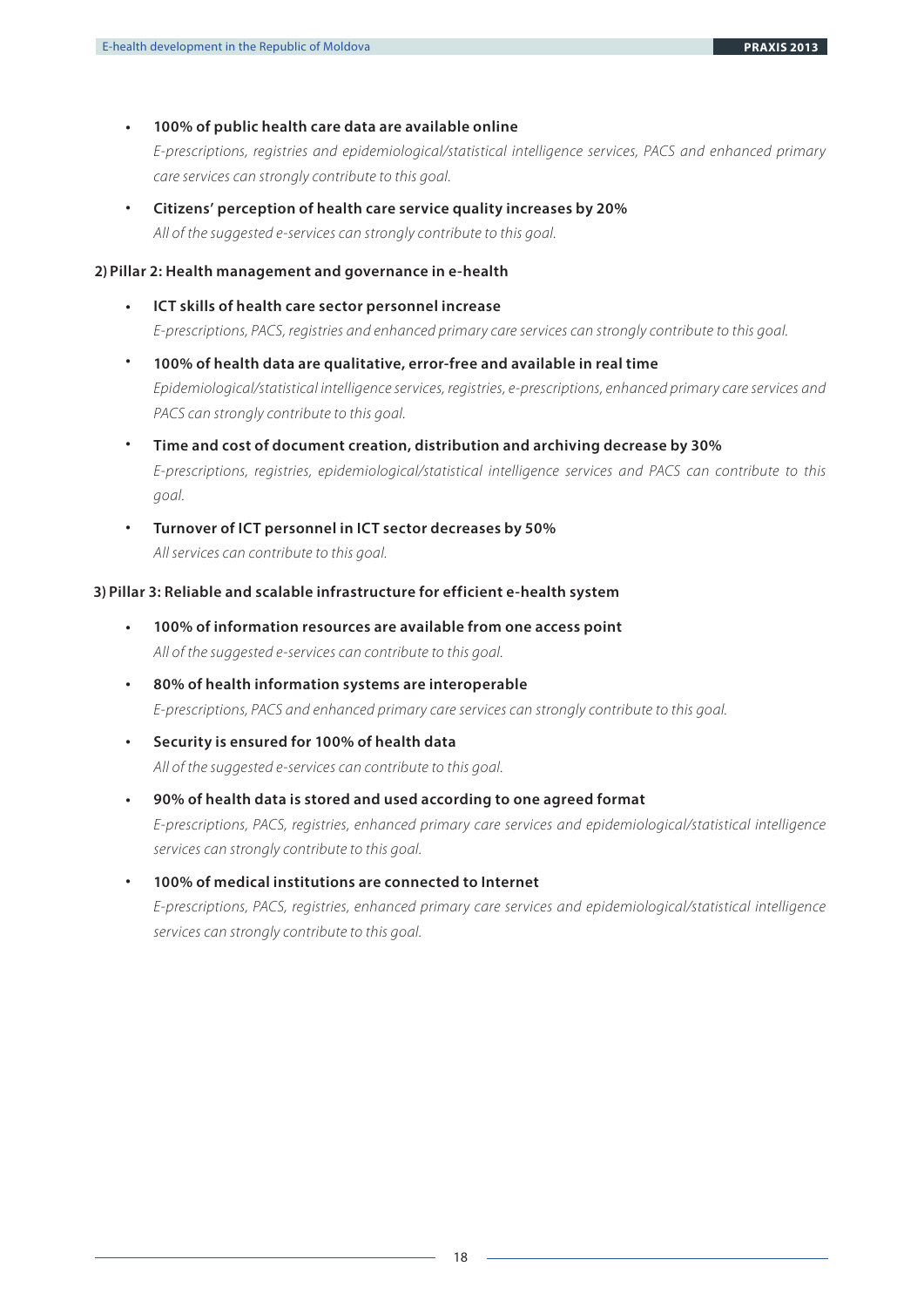# **4. Recommendations**

Based on the written reports, meetings with various stakeholders and visits to several care providers in Moldova and considering Estonia's experience with e-health, the following recommendations can be made.

- Deciding on and establish an organisation with clear responsibilities and a mandate for managing the complex implementation of e-health services. -
- Selecting 3-5 first services, assessed by their potential for each main user group (patient, provider and society) and assess their relevance to the goals and indicators of the national e-health strategy. -
- Making a review of the core standards necessary for the implementation of the first selection of services and safeguard the human and technical capacity for standard development and maintenance. -
- Developing a detailed plan for the implementation of each e-service. As a general example, two case studies (nationwide PACS – Chapter 5; and e-prescriptions – Chapter 6) are described based on the Estonian example. -
- Keeping the focus on the selected services while maintaining adequate priorities in financing, but also for technical and legal development activities. The plan should contain milestones for regular assessment of the progress and adjustment of activities, if needed. Unstructured and 'broad' e-health development should be avoided to prevent inefficiency and loss of momentum due to competing interests. -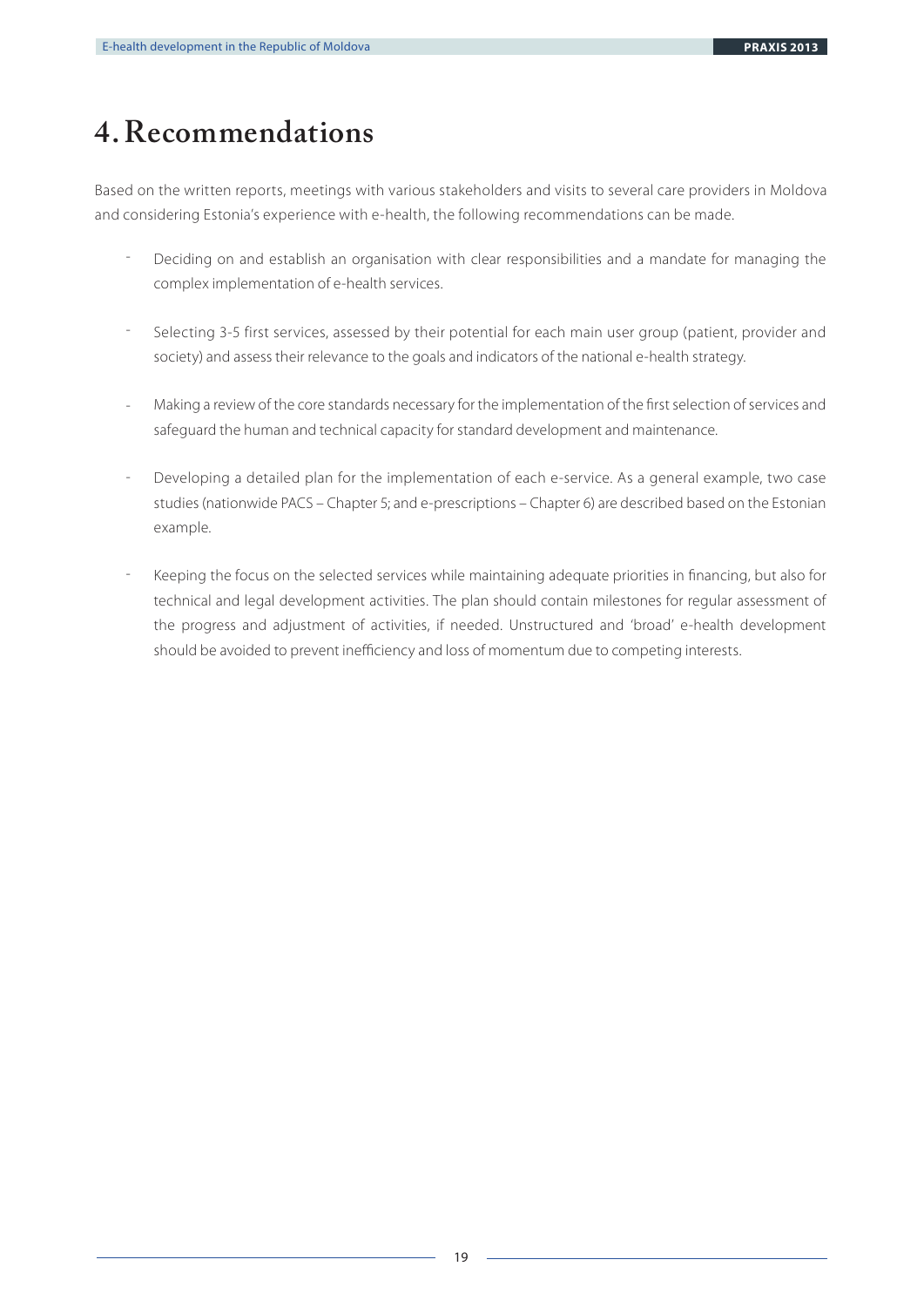## **5. Implementation of nationwide picture archiving and communication system in Moldova (case study)**

One way of making remarkable progress in reforming and digitalising health care in Moldova is the implementation of a nationwide picture archiving and communication system. This approach was taken by Estonia approximately 10 years ago, which served as a successful pilot stage in the implementation of a nationwide health information system. The following subchapters describe the re-engineering of the radiology service in Estonia and, based on this, provide a potential roadmap for Moldova to implement a similar digitalised service.

## **5.1. Overview of nationwide medical information systems in Estonia**

The Estonian nationwide Health Information System (EHIS) is an initiative which was instigated in 2000 to improve and extend health services for patients and citizens. Within this initiative the Electronic Health Record (EHR) project was launched, along with projects on digital registration, imaging and prescriptions. In order to effectively manage the development of these e-health projects of the EHIS, the Ministry of Social Affairs initiated the establishment of a separate administrative body – the Estonian E-health Foundation (EeHF) – in 2005. The EeHF was founded by the three largest hospitals in Estonia, the Ministry of Social Affairs, the Estonian Society of Family Doctors, the Estonian Hospitals Association and the Union of Estonian Medical Emergency. It unifies various stakeholders in Estonian health care to ensure compliance and cooperation in fostering the transformation of the organisation of health care into a digital environment.

Before the launch of the EHIS, the first fully implemented nationwide health care digital solution was the Estonian Picture Archiving and Communication System (PACS), which has been functioning since June 2006. PACS acted as proof of the concept of the EHIS, including almost all of the components of a large-scale health care information system, but was easier to launch because of the well-defined and specific scope of medical imaging. It is technically based on the PACS of two major hospitals in Estonia (Tartu University Hospital and the North Estonia Medical Centre) and acts as one central PACS for all other radiology departments in Estonia. Today, all radiology facilities in the country have the possibility to send and archive radiology images in the centralised PACS. Radiologists and all referring physicians have web-based access to the PACS if they have signed the necessary contract with responsible authority (the Estonian Health Image Archive Foundation).

The importance of the implementation of the nationwide PACS was proving the concept and viability of a crossinstitutional health care information system. It also showed that external and infrastructural presumptions, technological prerequisites and the interests of different stakeholders should be favourably combined during the establishment process. As medical images are some of the largest files stored and distributed in any medical information system, deployment of PACS allowed us to understand the preparedness of the national information and communication technology (ICT) network as well as the completeness of in-house network components and the level of digitalisation of different medical documents (incl. images). It also connects health care institutions from general practitioners to large hospitals demanding recognition and fulfilment of legal regulations (access rights, security and privacy issues, contracts, archiving, audit trail etc.) and the establishment of an appropriate responsible organisation. In Estonia's case, it served as a pilot stage for the nationwide EHIS, confirming the feasibility of the concept. The Estonian PACS started as a communication and archiving environment for radiology images (x-ray, computed tomography, magnetic resonance tomography, angiography, nuclear medicine and ultrasound)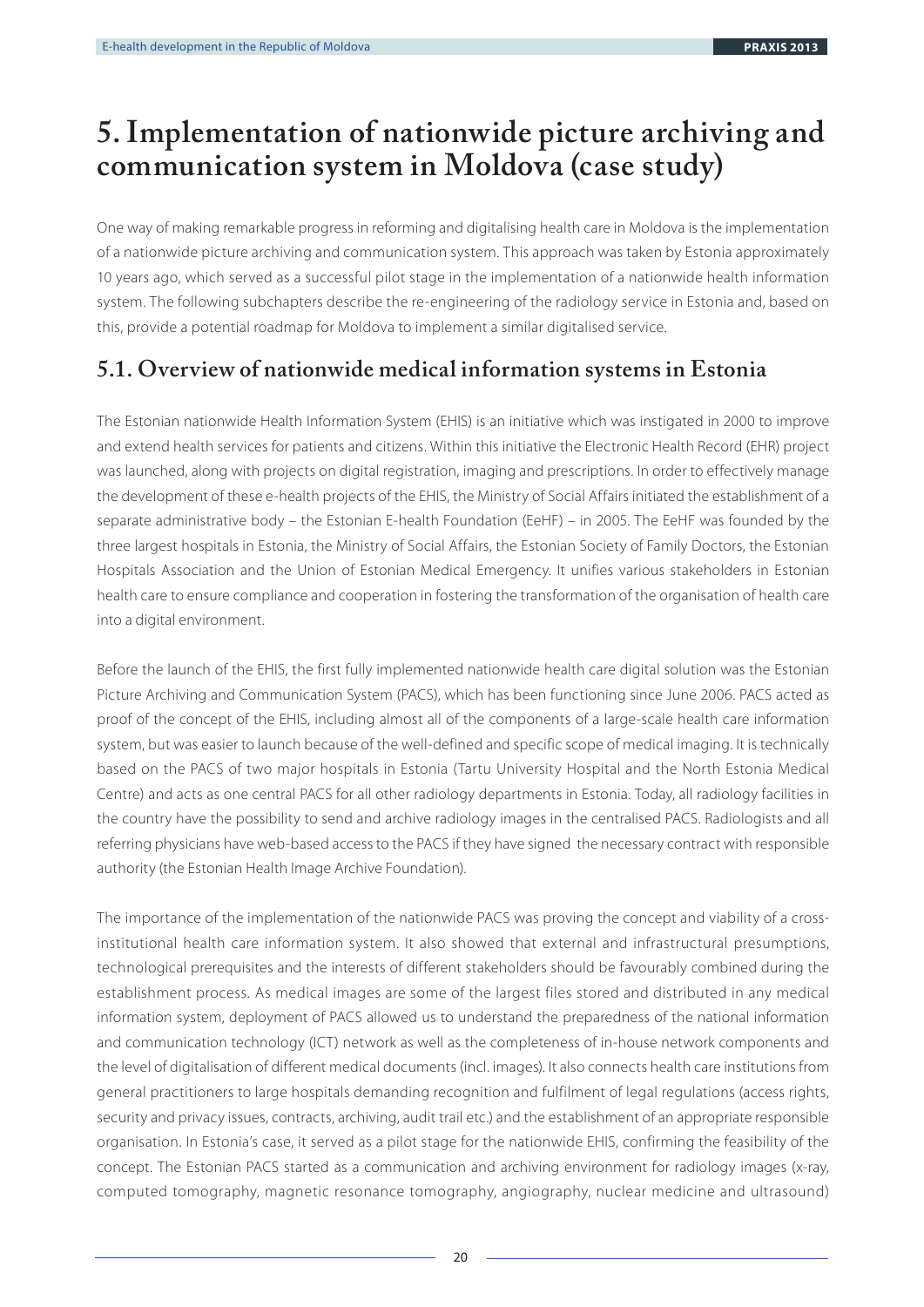followed by endoscopy images and other image-related products such as electrocardiograms (ECG).

## **5.2. PACS as opportunity to pilot nationwide deployment of health care information system in Moldova**

The readiness to commence large-scale information technology deployment and integration of digital medical data is high from the point of view of health policy in Moldova. Almost all stakeholders are aware of the potential of digitalisation and data sharing in health care to increase treatment quality and efficiency.

The information collected during workshops and site visits and also the literature overview reveal that several important components are in place in Moldova. Elaboration of each component and a list of initial steps in the deployment of a nationwide PACS are given below.

#### **5.3. Components of Moldovan nationwide PACS**

- **Digitalisation of medical images.** There are several hospitals, diagnostic centres and private clinics in **1.** Moldova which have radiology equipment producing digital images. The list of equipment includes sophisticated modalities like 128-slice computed tomography (CT) and 1.5-Tesla magnetic resonance tomography (MRT). However, almost exclusively this equipment is not connected to shared imaging archives. Images are interpreted on local workstations and reports are printed out on paper. Also, images are printed out using laser printers or the like. Separate (non-integrated) modalities do not allow image sharing with other colleagues or patients and makes comparison of prior images complicated. Moreover, printing of film is relatively expensive – the estimated cost of one film being 2-4 euros – and leads to the use of a relatively large amount of resources.
- **Local PACS installations.** To our knowledge there are a couple of hospitals that produce digital images **2.** and which are prepared to share them within the institution. These hospitals or diagnostic centres could serve as central hubs for the installation of regional PACSs which will in turn form components of a nationwide PACS and the sharing of images among different hospitals, family doctors (FD), specialist clinics and citizens.
- **Computerisation of health care institutions.** During the site visits it was noted that some hospitals **3.** and diagnostic centres have health care information systems (Electronic Patient Records (EPR), Hospital Information System (HIS), Laboratory Information System (LIS) etc.) in place. Some were revealed to be very modern, designed according to patient flow and work processes. This is important progress in health care institutions. Also, computers are used in many institutions, though the number of them in the work place is not enough sufficient. Despite the initiation of digital data sharing in health care institutions, almost all work processes are designed according to analogue set-up and all relevant documents are on paper.
- **Local ICT networks.** The site visits revealed that a substantial amount of work and investment is needed **4.** to create appropriate ICT networks (cabling, switches, servers, server rooms etc.) in health care institutions. At the institution level, ICT networks seem to be issues that are in greatest need of planning and investment.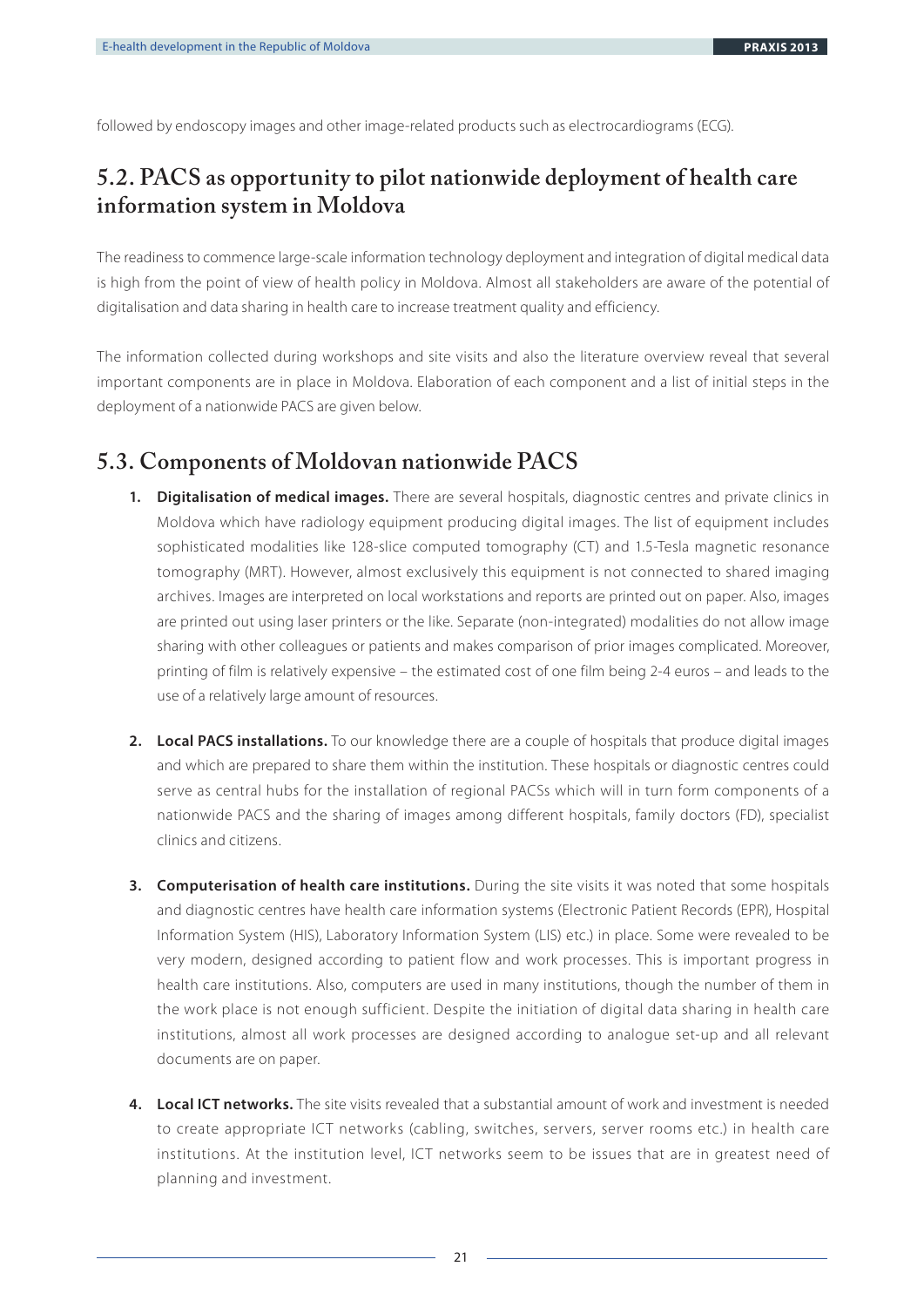a. Hospitals and other health care institutions are not supplied with a satisfactory number of health IT professionals.

#### **5. Organisation.**

- a. Security and user rights. A compulsory ID code for citizens is in place in Moldova. This serves as the basis for secure authentication and entitlement of user rights for all health care professionals and citizens. Moldova has a very modern central government authentication policy in place. There is a universal ID card for citizens, a national data sharing environment is under construction and mobile ID is available.
- b. Organisation responsible for planning, deployment and maintenance of nationwide PACS. There is no such organisation in Moldova. However, based on discussions with stakeholders (the Ministry of Health, health care managers, radiologists, GPs, health care IT specialists etc.) there is a clear understanding of the need for and mutual interest in establishing a new organisation. In this regard the situation is good and provides the right environment for progress.
- c. Registries. To set up Internet-based secure authentication of health care professionals there is a need for digital registries of professionals (doctors, nurses, midwives and pharmacists) and institutions. To date, registries have not been connected electronically and most are not even in digital form.
- d. Internet. Moldova has up-to-date national high speed Internet availability in most regions.
- **Legal issues.** During the interviews with stakeholders, no major legal restrictions to the deployment of **6.** a nationwide PACS in Moldova were revealed. However, before this starts there is a need to conduct an in-depth legal analysis of different aspects of digital data archiving and sharing.

## **5.4. Roadmap for planning and deployment of Moldovan nationwide PACS**

- 1. Decision on implementation of nationwide PACS at ministerial and health professional level. Establishment of organisation responsible for PACS deployment. This process is led by the Ministry of Health.
- 2. Overview of background statistics of imaging services and professionals in Moldova:
	- a. Number of radiology exams
	- b. Amount and distribution of radiology equipment
	- c. Number and distribution of radiology departments
	- d. Number of radiologists
	- e. Number of radiology technicians
	- Description of availability of IT professionals in hospitals and diagnostic institutions f.
	- g. Number and distribution of personal computers in radiology departments and in health care institutions total
- 3. Analysis of need for and distribution of digital equipment in hospitals and diagnostic institutions. Reform of imaging facilities based on optimal distribution of equipment and service provision efficiency, if needed.
- 4. Survey on need for and type of training of professionals to use personal computers and image viewing software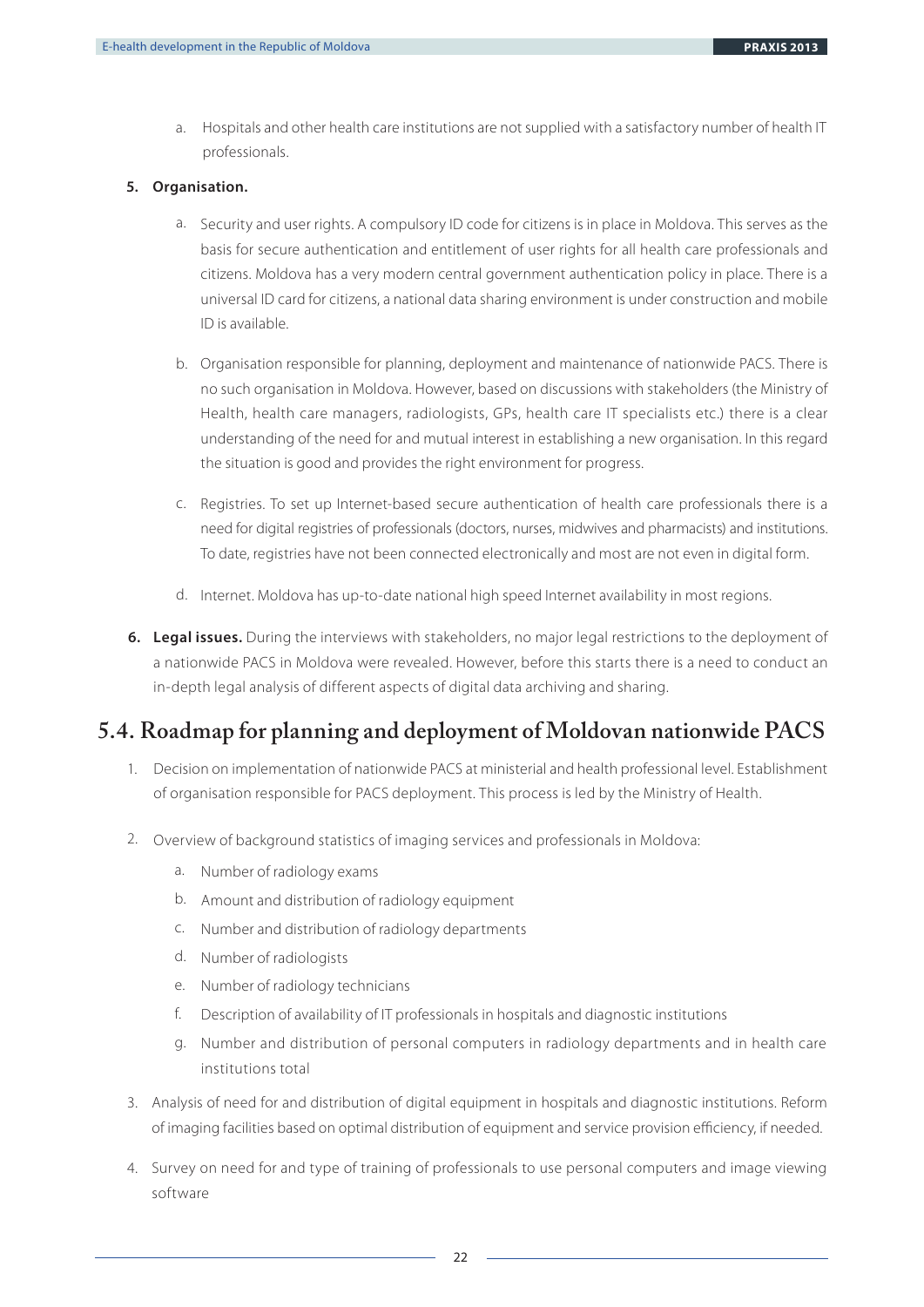- 5. Analysis of legal environment for cross-enterprise archiving and distribution of medical images in Moldova
- 6. Analysis of existing health care-related registers in Moldova
- 7. Based on statistics and survey, planning of necessary investments in:
	- a. radiology equipment;
	- b. ICT software, hardware and network in hospitals;
	- c. local PACS and storage; and
	- d. nationwide image and document registry, vendor-neutral archive and universal image viewer.
- 8. Purchase of necessary digital radiology equipment and ICT software and hardware
- 9. Development of necessary digital registers and coding systems
- 10. Training of professionals according to survey

Obviously this list of activities is not exhaustive and should be tailored according to the surveys and initial analysis of the current situation. However, the site visits, interviews and seminars have shown that such a systemic approach has the potential to lead to the successful implementation of a nationwide PACS in Moldova.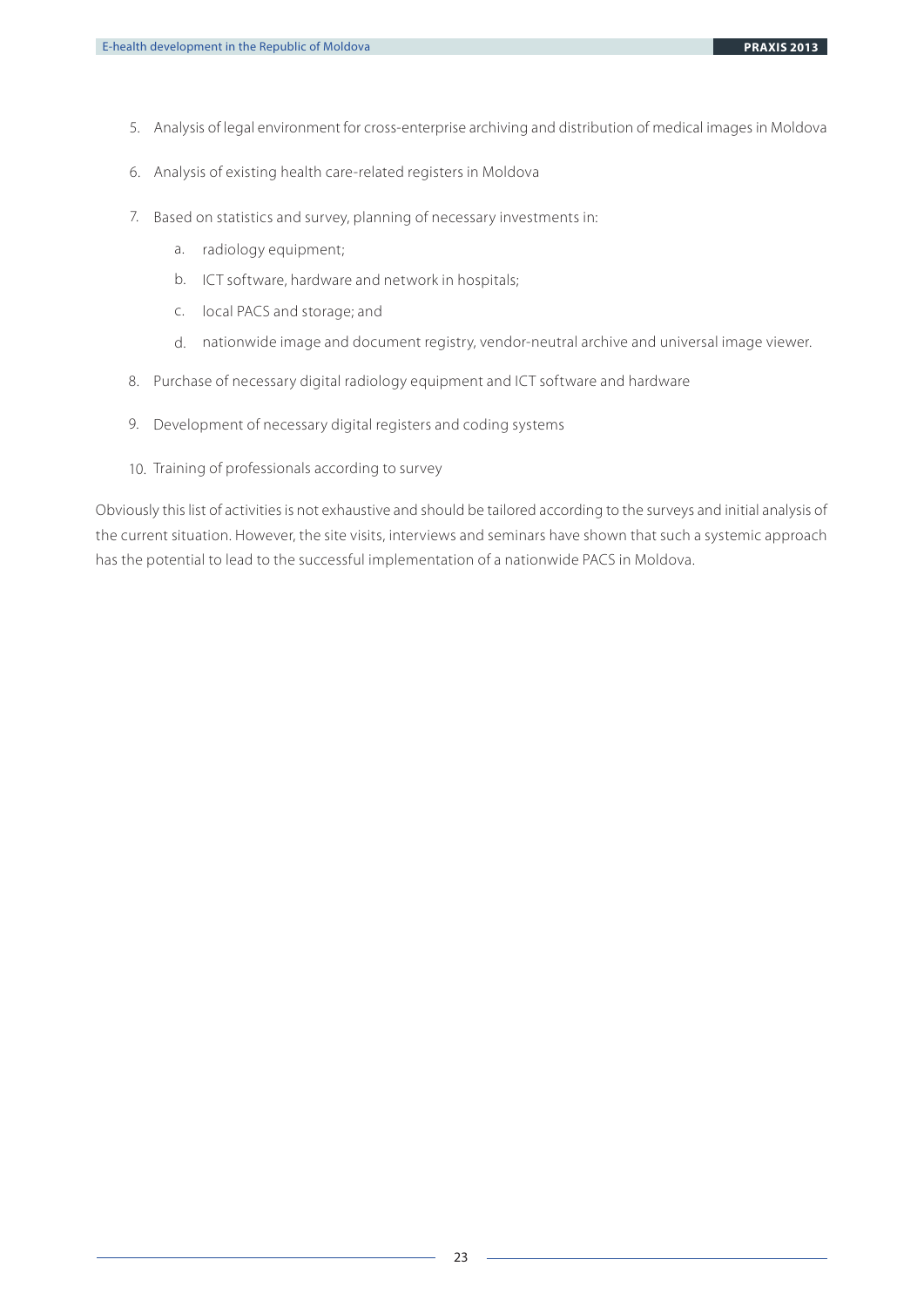## **6. Implementation of nationwide electronic prescribing system in Moldova (case study)**

The most widely used e-Health service in Estonia is the country-wide electronic prescribing system (EPS). The EPS has received positive feedback from the public and providers and its usage level is very high – more than 95% of reimbursable prescriptions are issued digitally (Kruus 2013). The use of electronic prescriptions has been designated as an important strategic policy in improving health care in Europe. The European Union is seeking to develop a cross-border electronic health care system which also enables EU citizens to obtain e-prescriptions anywhere in Europe. The success of the system in Estonia, European policy and the similarities of the Moldovan and Estonian health care systems provide a strong reason to believe that the EPS is a viable near-future e-health initiative for Moldova.

### **6.1. Overview of Estonian electronic prescribing system development**

Estonia's nationwide electronic prescribing system was launched in 2010. The project took around five years to implement fully and its aim was to make the e-prescribing of medicines in every doctors' surgery and the filling of digital prescriptions in every pharmacy possible and to make pharmaceutical information electronically available to patients as well.

A large number of partners like government bodies responsible for data registries, hospital and pharmacy software producers, hospitals, family doctors and pharmacies were involved in the development process. The project has already enhanced openness and transparency in the area of the prescribing of medicines and more importantly has opened up a whole new way for future developments which aim to share information and statistics and improve medical care and the quality of decision-making among policy-makers (Estonian Health Insurance Fund 2013).

Doctors can prescribe medications to patients using their computer software and forward an electronic prescription to the national database. The e-prescription is then immediately accessible in every pharmacy at the patient's request. This paves the way for the more extensive future development of telemedicine. Patients can follow the log attached to every prescription and see who accessed the data and when. Doctors are appreciative of the system feature that enables the automatic calculation of the correct rate of reimbursement on medications compensated by the Health Insurance Fund. Furthermore, the system can provide an overview of the prescriptions issued to a patient by other doctors and the actual purchasing information regarding these prescriptions (Estonian Health Insurance Fund 2013).

Automated processing of this information in future will help to evaluate the interaction of pharmaceuticals prescribed by different doctors, patient adherence to treatment recommendations, misuse of medicaments and more. For pharmacists, things will be simplified by the fact that the majority of prescription data is already entered in the system by the doctor, which is why they are only required to add to prescription information on actually delivered medication and sales data. In most cases this can be done using a barcode reader. The prescription is then ready for e-invoicing to the Health Insurance Fund. The state can now take online control of what is going on in the field of pharmaceuticals (Estonian Health Insurance Fund 2013).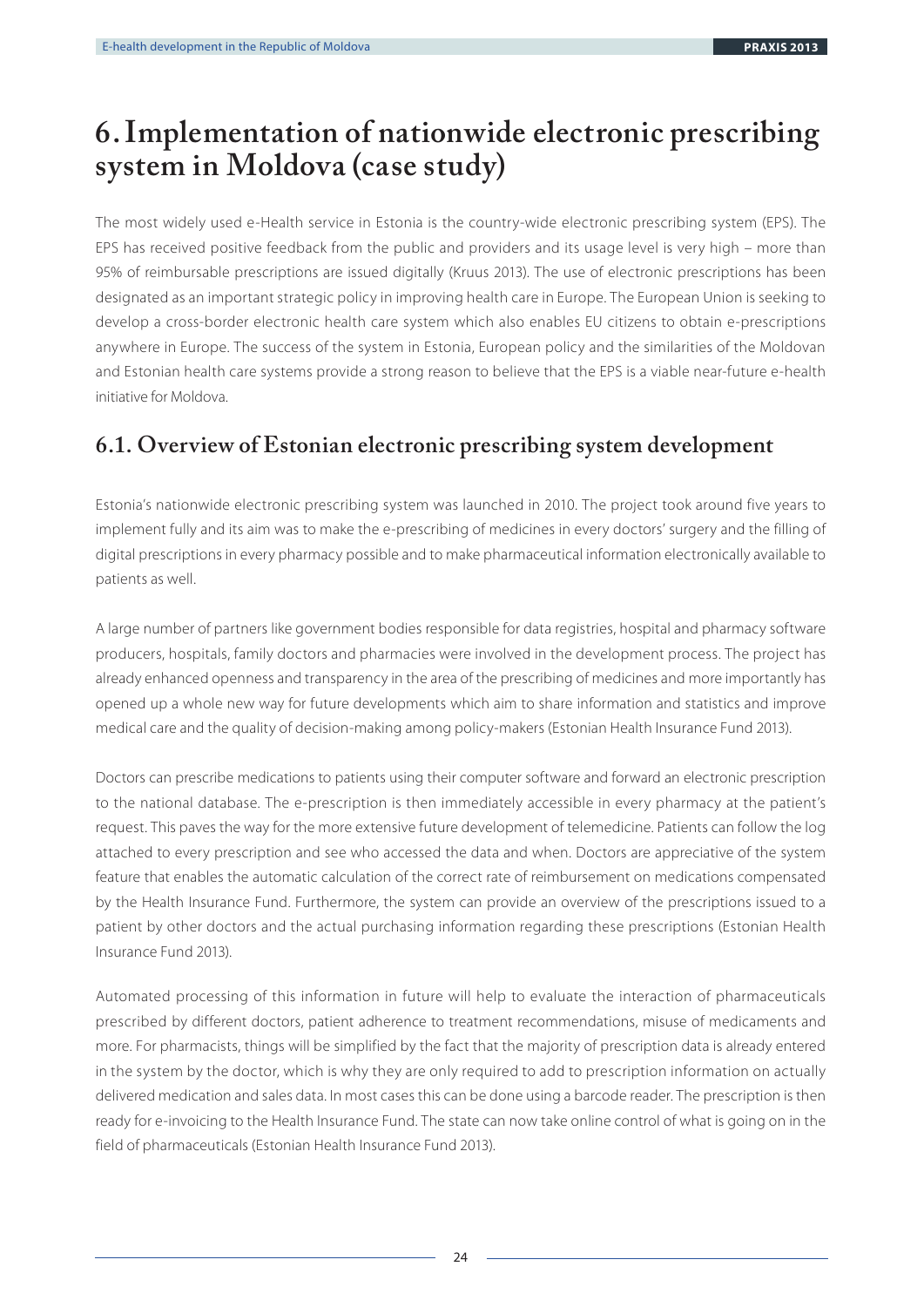## **BACKGROUND AND OVERVIEW OF ESTONIAN NATIONWIDE ELECTRONIC PRESCRIBING SYSTEM DEVELOPMENT**

The costs of prescription medicines accounted for 17% of total health care costs in 2011 in Estonia and reimbursable drugs were used by 68% of the insured population in 2012. There are 475 general outpatient pharmacies in Estonia and 4372 certified doctors. Thus any policy or broad IT development in this sector can have an enormous impact on the parties to the system. As far as the Estonian EPS is concerned, and as has already been mentioned, most of the stakeholders have contributed in some way to the development and implementation of the system. (Kruus 2013) The costs of prescription medicines accounted for 32.9% of total health care costs in 2012 in Moldova (34.6% in 2011). There were 1092 community pharmacies, 78 hospital pharmacies, 967 pharmacies in PhC, 12,794 certified doctors and 27,407 medical personnel in Moldova in 2012.

As Estonia has a social insurance system with one central purchaser (EHIF), data transmission between the EHIF and health providers, pharmacists and citizens has been important since the system has existed. For example, as early as 2000 it was possible for citizens to check their insurance status online by using commercial Internet bank authentication systems. The strategic goals for IT (information technology) development at the EHIF were set in 2001, when the entire information system was centralised. The goal was to implement standardised information transmission and develop the possibility of electronic transmission of medical bills and prescription data. The first developments were made in co-operation with the IT department of one of the leading banks in Estonia. Starting in October 2002, all pharmacies were obliged by law to transmit prescriptions for reimbursement to the EHIF electronically using an electronic data transmission service called TORU, setting an important precondition for the development of the nationwide e-prescribing system. By the end of 2002, EHIF had signed electronic datatransmission contracts with 76% of health care service providers and 54% of pharmacies. By 2003 the X-Road framework (a secure data transmission service provided by the central government) was already in use for certain data transmissions between the EHIF and its partners. The idea and basic principles of the EPS were drafted in 2003. (Kruus 2013)

By 2005, 100% of medical bills and prescription data for reimbursement were being submitted electronically. In 2006, use of the ID card (a secure authentication measure provided by the central government) was made compulsory for health care service providers sending medical bills and pharmacies sending prescription data for reimbursement, thus supporting the diffusion of ID card use among health providers and pharmacists. (Kruus 2013)

Thus many basic requirements for the e-prescribing system were in existence by 2006. The development project was launched in cooperation between the EHIF and the Ministry of Social Affairs with the aim of implementing an e-prescribing system wherein a patient could buy the prescription drug from a freely chosen pharmacy without the need for a paper prescription. The intention was to make it more convenient and secure to write prescriptions, save pharmacists time, enhance feedback and analytical capabilities and save costs on paper prescriptions. (Kruus 2013)

The development of the Estonian Health Information System (EHIS) could be considered the second phase of e-health development in Estonia. EHIS is regarded as the fundamental platform for ensuring standardised and fluid data transmission among relevant stakeholders: health care service providers, patients, state registries, insurance foundation, pharmacists and others (Saluse et al. 2010). By 2005 the level of IT use in the Estonian health system was quite diverse. Most care providers had already implemented different IT systems: examples include the Tartu University Hospital health care image database, the IT solutions of the EHIF and the information systems of various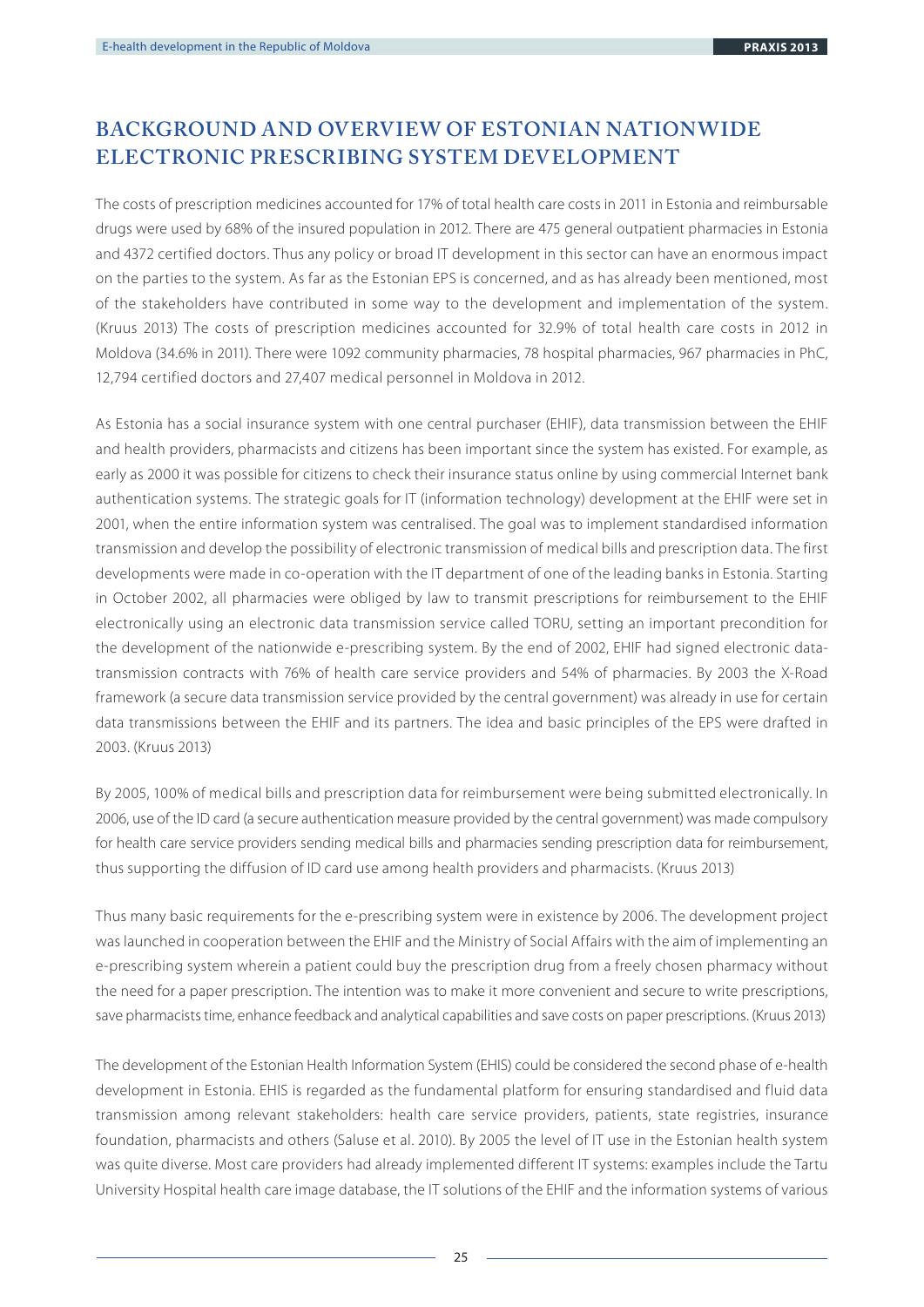health providers and pharmacies. Yet the systems were not interoperable in terms of exchanging information. (Koppel et al. 2008) EHIS was seen as a solution to this problem and a way of connecting relevant data to support health service contracting, ensuring quality and protection of patient rights and public health and making it feasible to manage relevant registries and health care as a whole. (Kruus 2013)

The concept of EHIS was presented in 2005 by the Ministry of Social Affairs as the main regulatory institution for health policy development and health system stewardship (Koppel et al. 2008). Its aim was to implement four e-health projects: electronic health records (EHR) and digital image, registry and prescriptions (EPS). In order to manage the projects, an independent administrative institution – the Estonian E-health Foundation – was established. The founding institutions were the three largest hospitals in Estonia, the Ministry of Social Affairs, the Estonian Society of Family Doctors, the Estonian Hospitals Association and the Union of Estonian Medical Emergency. Thus important stakeholders were gathered to ensure cooperation and matching requirements. The Estonian E-health Foundation is mainly responsible for the standardisation and development of digital medical documents and for managing the EHIS. (Saluse et al. 2010)

In essence the EHIS is a state-provided framework which aims to transmit data through a central server. The system does not substitute internal IT systems of health care service providers or pharmacies, but provides the possibility to connect internal IT systems to EHIS and exchange medical data throughout the health system. (Saluse et al. 2010) Thus EHIS also made it possible to link prescription data (then solely in the EHIF system) to the nationwide EHR, to bring together personal data and medical records, digital pictures and other important health-related data. (Kruus 2013)

At the same time, the development of the e-prescribing system was still to be co-ordinated by the EHIF, although the Ministry of Social Affairs also had an important role (Saluse et al. 2010): a contract for the procurement of necessary software and hardware was signed in 2007 in order to build the central database – the prescription centre (PRC). As defined by law, the PRC is a database established to make it feasible to prescribe and process prescriptions and medical device cards and make reimbursements to insured individuals. The PRC is designed to protect the health of patients using prescription drugs and to provide supervision as to whether the pharmaceuticals provided are justified and appropriate, as well as to make it feasible to compile pharmaceutical statistics. Put simply, the PRC is a system which makes it possible to gather data from different national registries and system users and to use the data to organise the provision of the digital prescription service to various stakeholders. (Kruus 2013)

Several important developments were made in 2008 and 2009: a module was developed to enable the integration of the information systems of health care service providers and pharmacies with the PRC, a module for writing digital prescriptions and dispensing drugs was developed and a module for patient authentication was developed in pharmacies. All of the costs with regard to integration of the information systems (IS) of health care service providers and pharmacies with the PRC had to be covered by those involved. Also, a Mini Information System Portal (MISP) was developed by the EHIF in order to make it possible for doctors and pharmacies to use the service online even if they had no local IS. (Kruus 2013)

As part of the overall health information system implementation process, several broad campaigns were organised and user training events were prepared for health care workers between November 2007 and December 2008. The training courses focussed on filling in and transmitting digital documents. Several courses were also conducted by health care service providers and related software development companies. (Saluse et al. 2010)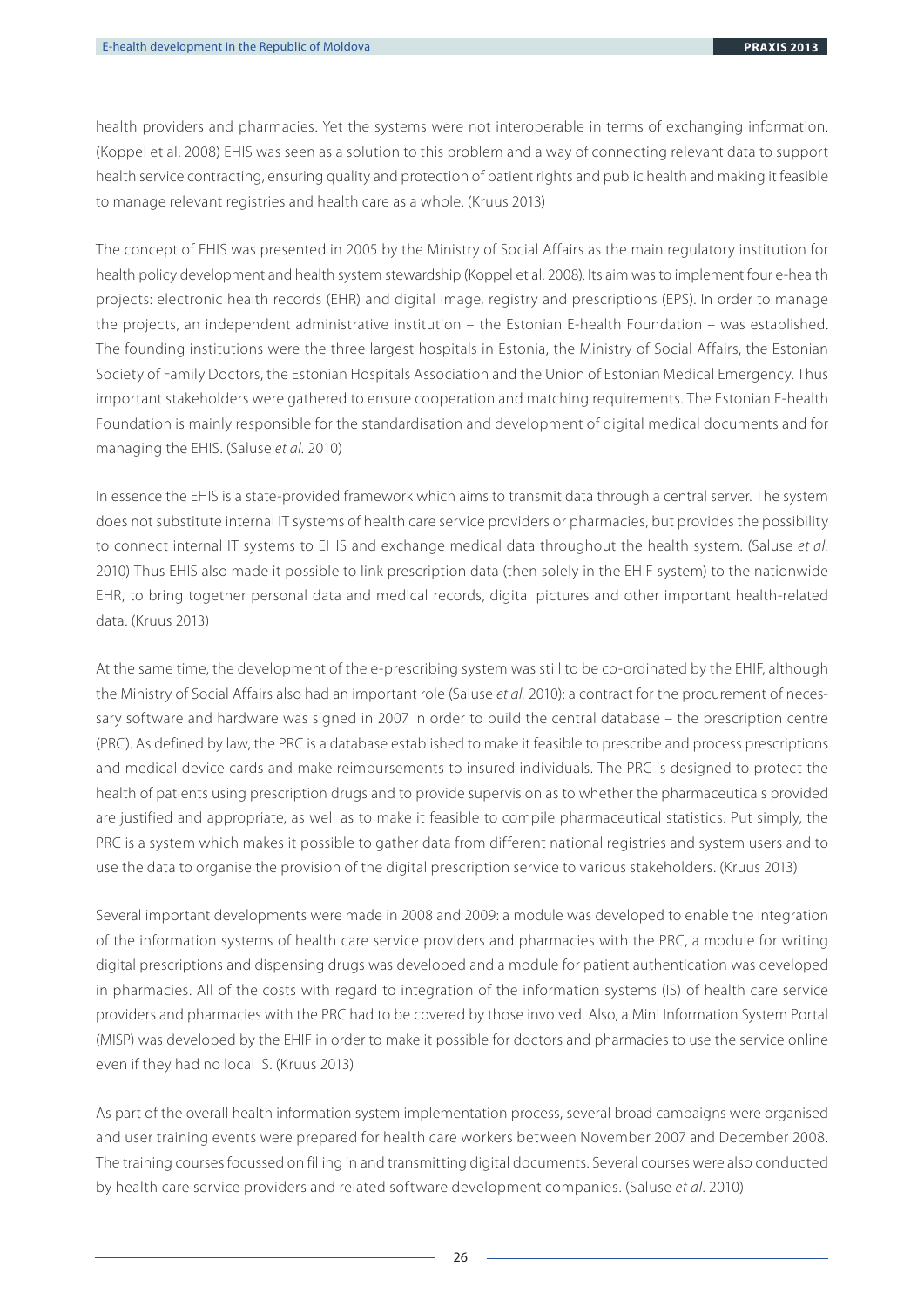The EPS was activated on 1 January 2010, from which date pharmacies were obliged by law to process prescriptions through the PRC (unless a few objective reasons were met). Due to the fact that many doctors were still issuing paper prescriptions, processing prescriptions through the TORU data transmission service remained active until January 2011. Since then, doctors have been obliged to issue digital prescriptions. In July 2011 all data transmission started going through the PRC. Since January 2012 all non-reimbursable prescriptions have also been digitalised. By 2012 almost all doctors and pharmacies had joined the system, whose usage level is characterised in Figure 2 – showing a clear positive trend since the implementation of the system. (Kruus 2013)



**Figure 2.** Digital prescriptions issued, pharmaceuticals dispensed based on paper prescriptions and pharmaceuticals dispensed based on digital prescriptions (only includes prescriptions processed through PRC). Source: Kruus 2013

In addition to doctors, patients and pharmacies, national registrars are also involved in the system, as the PRC gathers and checks relevant data from different registries. The following registries transmitting data were involved:

- National Registry of Health Professionals, National Registry of Health Services Provision Licences and National Registry of Pharmacists (registrar: Health Board);
- Insurance Database (registrar: EHIF); and
- Coding Centre, Registry of Activity Licences and Registry of Authorised Medicinal Products (registrar: State Agency of Medicines).

The intricate architecture of the e-prescribing system in Estonia is described in Figure 3, which shows the integral role of the prescription centre (managed by the EHIF) in providing the service, yet also the importance of other parties in doing so – pharmacies, physicians, state institutions and national registries.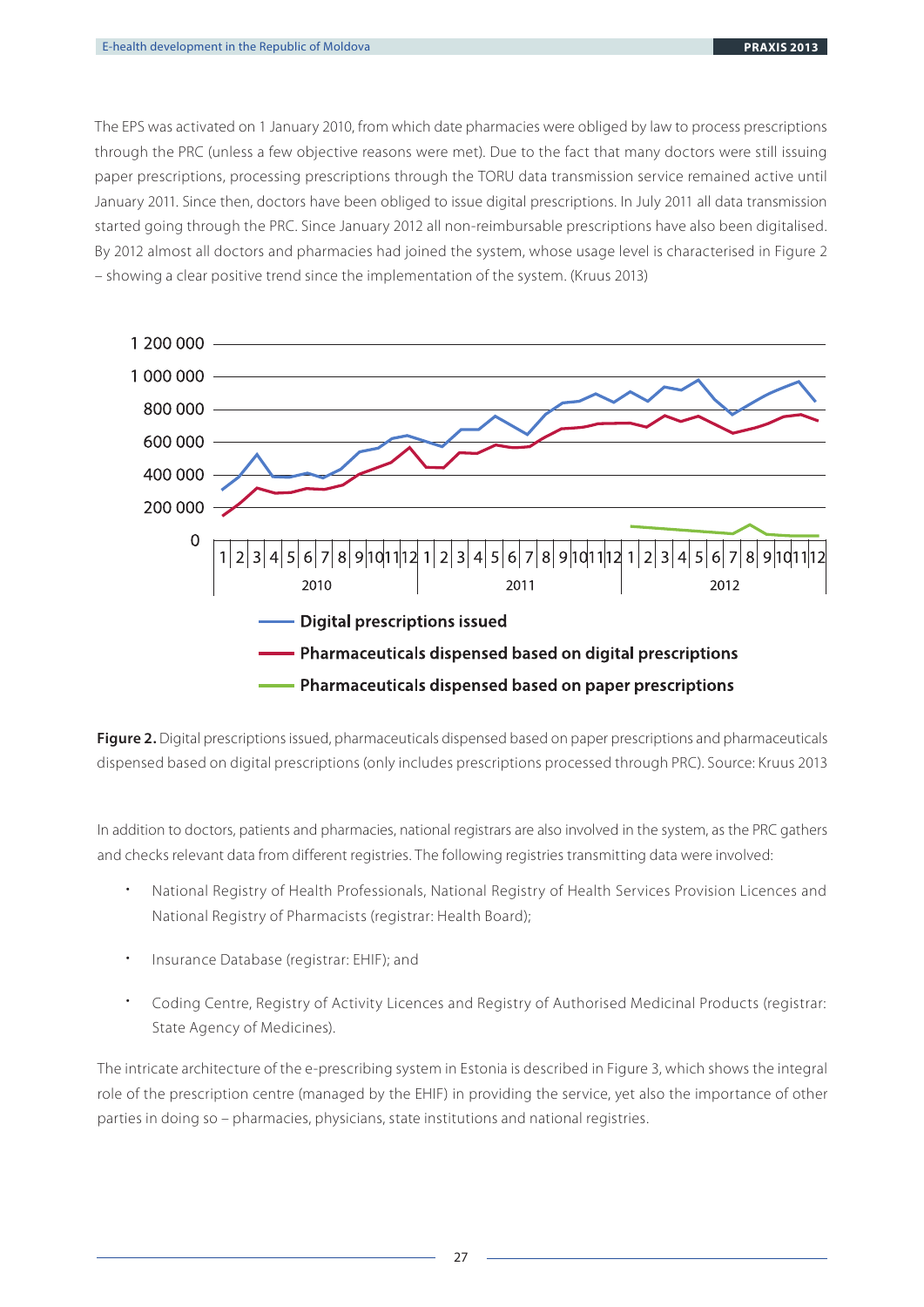

Coding Centre / Licences x 2 / Authorised **Figure 3.** Architecture of Estonian EPS. Source: Kruus 2013

The Estonian e-prescribing process is described below (Kruus 2013):

- **1. Prescribing** the doctor issues a prescription.
	- a. Selection of patient or patient identification
	- b. Diagnosis selection
	- Active substance selection from list c.
	- d. Reimbursement rate selection
	- Other relevant data e.
- **2. Transmitting** instead of printing or paper-based documentation, the prescription data are sent to the PRC using X-Road
- **3. Dispensing** the pharmacist dispenses the drug based on the prescription.

The patient must identify themselves at the pharmacy (based on their ID code).

- a. The pharmacist selects the correct prescription(s) from the PRC database, based on the ID code
- b. Of the person. The relevant data about the patient, doctor and drug is automatically generated for the pharmacist.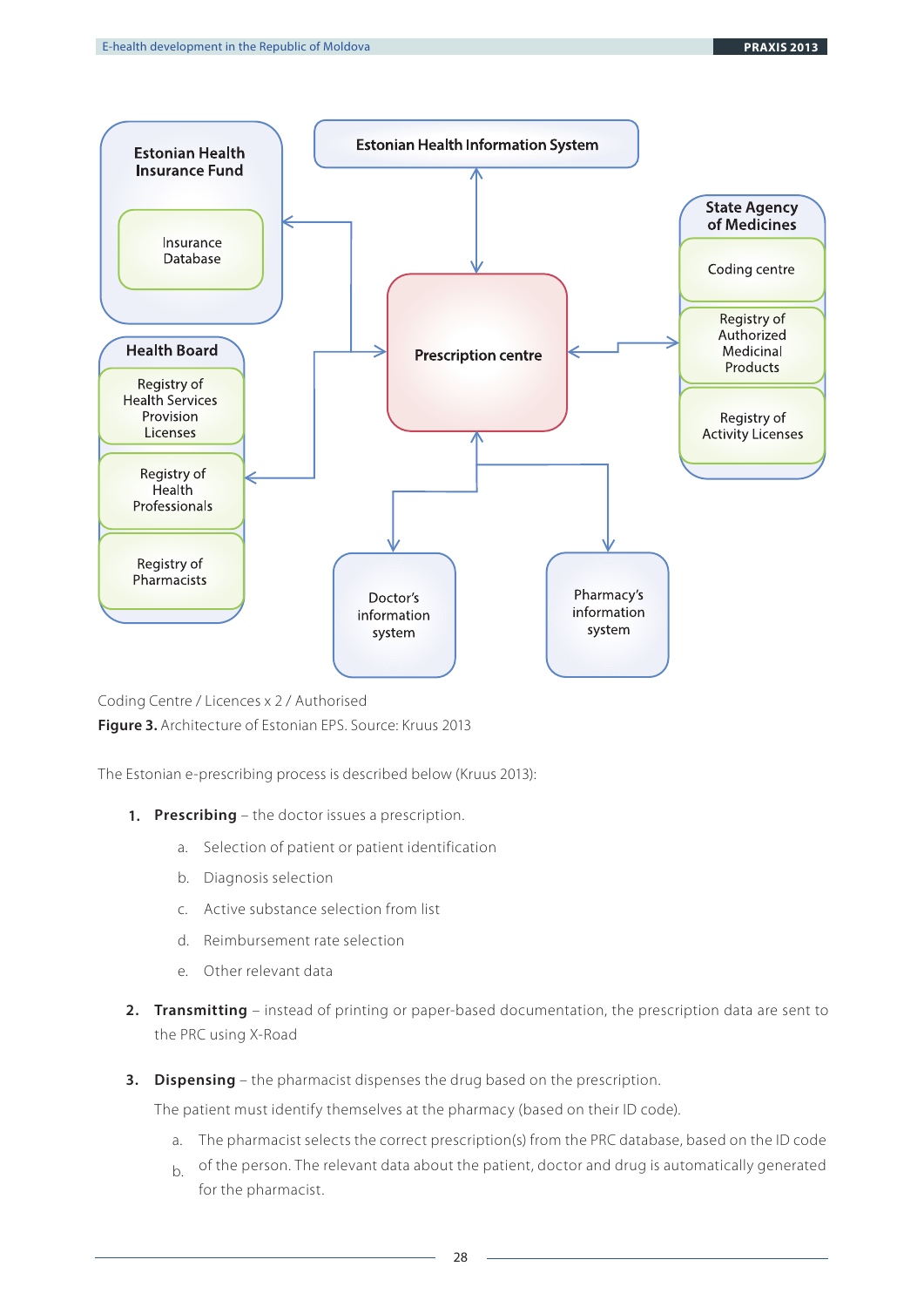- c. In the event of problems understanding the prescription, the pharmacist contacts the doctor over the phone.
- d. Once the drug has been dispensed, a notice is sent back to the PRC.
- **4. Administering** no changes regarding e-prescribing have been detected during the phase of administering the drug.
- **5. Monitoring** monitoring can be conducted at different levels: patient-specific prescription data can be seen by the doctor and the patient, while statistical monitoring can be done by relevant institutions such as the Ministry of Social Affairs, the EHIF, the Health Board and the State Agency of Medicines.
	- a. The patient can access their outstanding prescriptions online from the patient portal or citizen portal and can also see whether doctors or pharmacists have accessed their data. The patient can also authorise other people (e.g. relatives) to buy the drugs on their behalf.
	- b. The doctors can receive information as to whether the prescribed medicine has been dispensed and also see other prescriptions issued to the patient.
	- c. The Ministry of Social Affairs, the Health Board, the State Agency of Medicines, the EHIF and the Estonian Data Protection Inspectorate can obtain statistics and reports on prescribing data.
	- d. Monitoring is also done at the EHIF, where an administrator checks the flow of the system and conducts changes to base data (e.g. reimbursement rates and classifications of drugs). An operator provides a support service in the event of technical faults.
- **6. Re-prescribing**  if the patient's disease or illness is long-term in nature and easily controllable, due to which a specific drug is used under a constant treatment plan, a new prescription can be issued over the phone.

## **6.2. EPS as opportunity to pilot nationwide deployment of health care information system in Moldova**

The information collected during the workshops and site visits and also the literature overview reveal that several important components are in place in Moldova for EPS development.

- The **public** demand for EPS is high (Government Centre survey). **•**
- An Information System for **Family Doctors** is under development. **•**
- The **Family Doctor Association** is an important stakeholder in implementation and can provide input with regard to the training of family doctors (1500/1700 family doctors being members of the association). **•**
- The **National Health Insurance Company** has named EPS a development initiative with the aim of improving accessibility to medicines. One of its strategic goals is to develop the concept of e-prescriptions by December 2015 and then to launch the system. **•**

The **State Agency of Medicines** has recently been reformed and has developed information systems for medicine-tracking (currently being piloted in one region). Support for better analysis and statistics of medicines (which should be part of the EPS), although currently the State Agency of Medicines and NHIC servers are separate.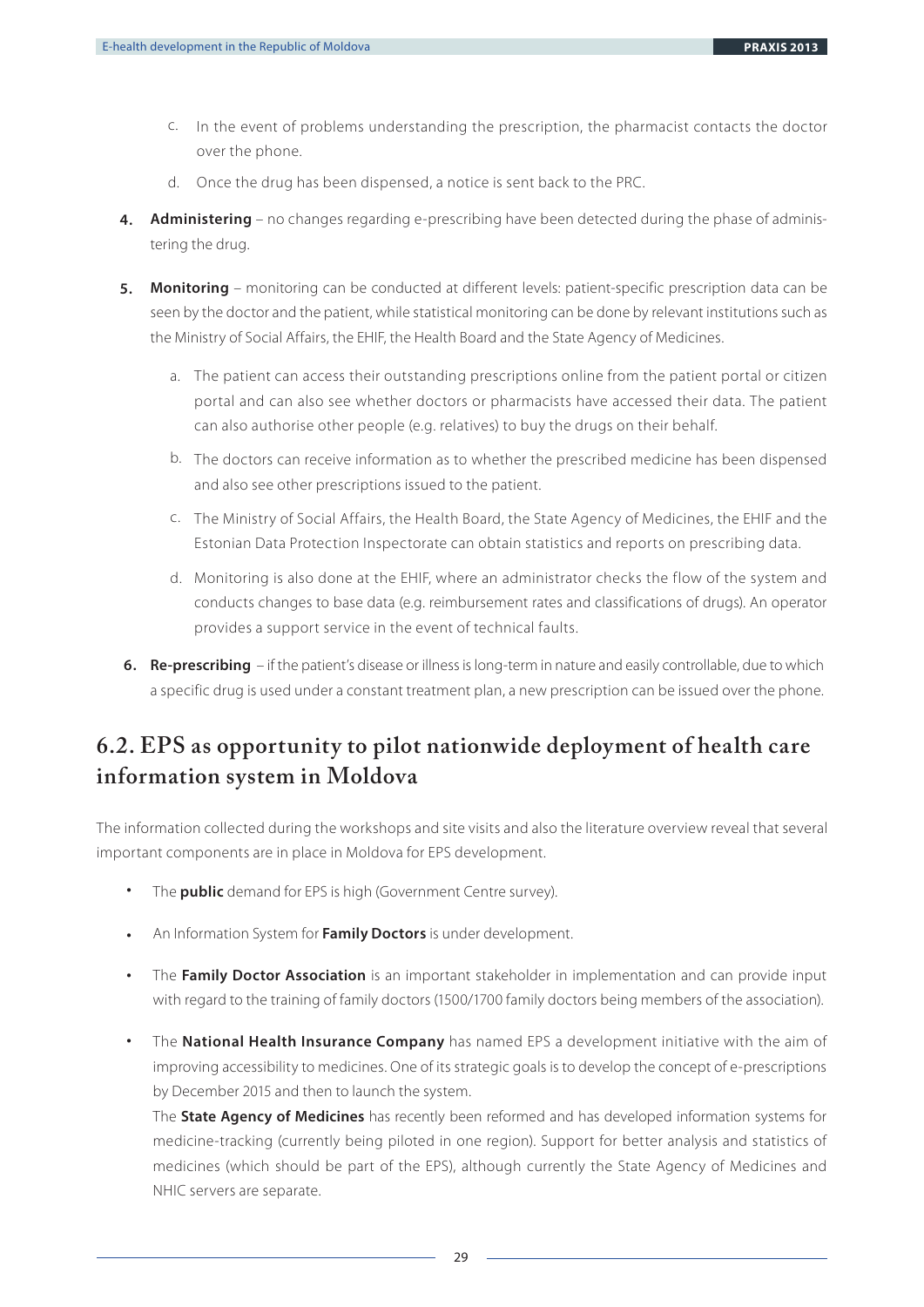**Pharmacies** are privately owned, but drug reimbursement could be an incentive for IT adoption. **•**

Pharmaceuticals worth approximately USD 35 million are procured annually through the Medicines Agency, while the remainder – worth USD 140 million; roughly 60% of the total volume – are imported through private channels. (More than 70 private importers/distributors operated in the country in 2010.) Only medicines authorised and registered in the State Nomenclature can be imported. In 2011, a total of 6134 products were registered, with approximately 800 active substances; however, not all were available on the market (Turcanu 2012).

## **6.3. Components of potential Moldovan nationwide electronic prescribing system**

#### **1. Infrastructure for public e-services, Internet availability**

- a. There is a compulsory ID code for citizens in Moldova. This serves as the basis for secure authentication and entitlement of user rights for all health care professionals and citizens. Moldova has a very modern central government authentication policy in place. There is a universal ID card for citizens, a national data sharing environment is under construction and mobile ID is available.
- b. Computerisation of relevant institutions
- c. Registries. To set up Internet-based secure authentication of health care professionals there is a need for digital registries of professionals (doctors, nurses, midwives and pharmacists) and institutions. To date, different registries have not been connected electronically and most are not even in digital form.
- d. Internet. Moldova has up-to-date national high speed Internet availability in most regions.
- **2. Organisational responsible authority**. The organisation responsible for planning, deployment and maintenance of nationwide EPS. **The National Health Insurance Company** has stated EPS as a development initiative with the aim of improving accessibility to medicines. One of its strategic goals is to develop the concept of e-prescriptions by December 2015 and then launch the system.
- **3. Legal issues.** Data security acts.

During the interviews with stakeholders no major legal restrictions to the deployment of a nationwide EPS in Moldova were revealed. However, before this starts there is a need to conduct an in-depth legal analysis of different aspects.

**4. Financing – system development**. There is a need for a lasting mechanism of financing. An agreement for the covering of later administrative costs will have to be made. Also, the covering of the administrative and development costs of the care providers and pharmacies implementing the system should be discussed.

### **6.4. Roadmap for planning and deployment of Moldovan nationwide electronic prescribing system**

- 1. Decision on the implementation of a nationwide EPS, including organisation. Establishment of the organisation responsible for EPS deployment. This process is led by the Ministry of Health.
- 2. Overview of background statistics of medicinal products, related services and professionals in Moldova: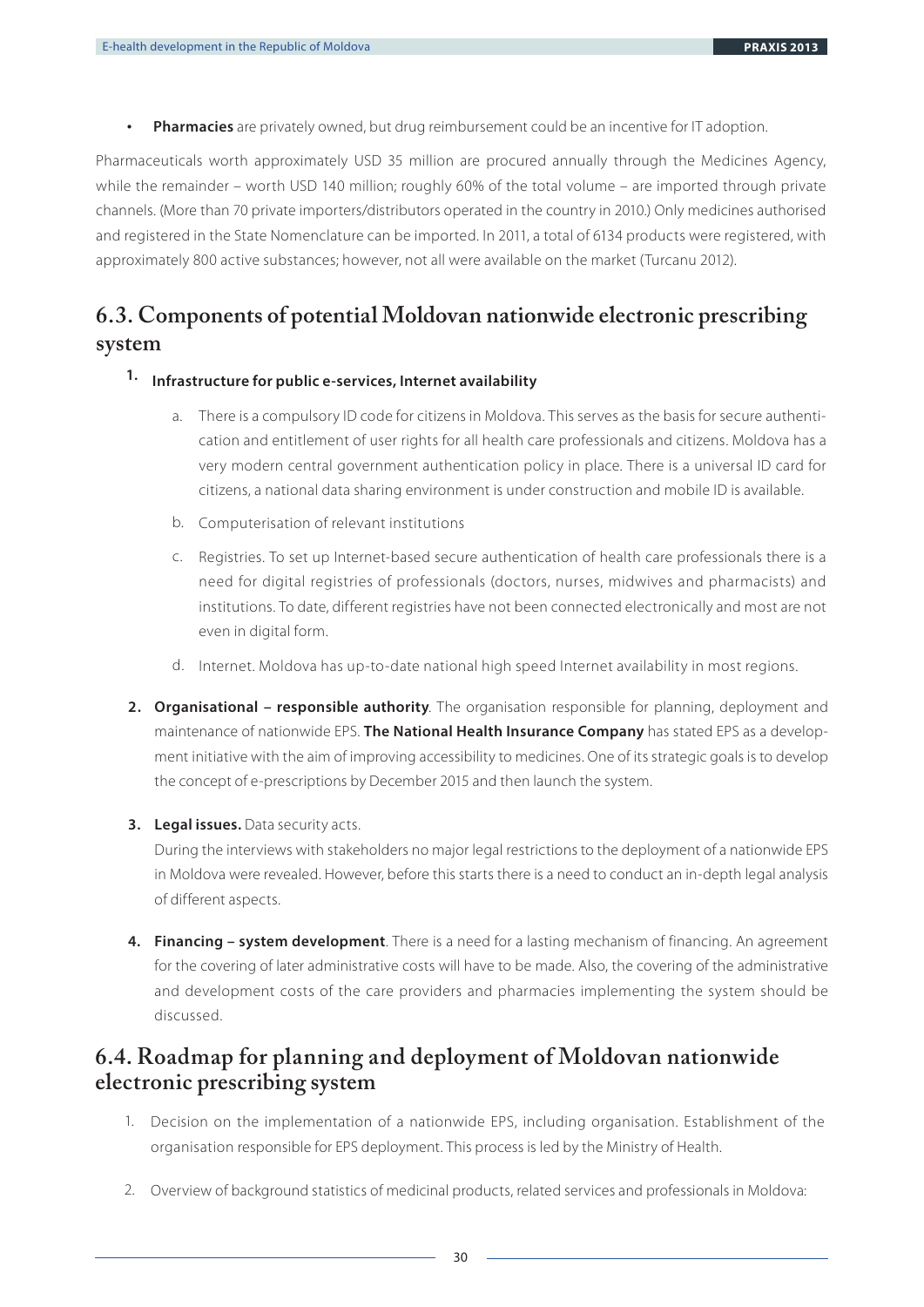- a. Description of availability of IT professionals in hospitals and pharmacies
- b. Number and distribution of personal computers
- c. Medicinal product registries
- d. Reimbursement system
- 3. Survey of the need for and type of training of professionals to use personal computers and training of professionals accordingly.
- 4. Analysis of legal environment need for changes and barriers from Data Protection Law. There is a legal basis for the use of electronic health records instead of paper records and right to the use of patient health information.
- 5. Establishment of required electronic document standards for electronic health records.
- 6. Analysis of existing health care professional registers in Moldova.
- 7. Based on statistics and the survey, planning of necessary investments in:
	- a. ICT software, hardware and network in hospitals; and
	- b. nationwide electronic prescribing system.
- Development of necessary digital registers and coding systems. 8.
- 9. Public information campaign for citizens, professionals and stakeholders.
- 10. Safeguarding reliable Internet coverage for all system participants (including in rural areas).
- 11. Maintaining compatibility with other state information systems.

This list of activities does not cover all stakeholders or aspects and should be tailored according to surveys and the initial analysis of the current situation.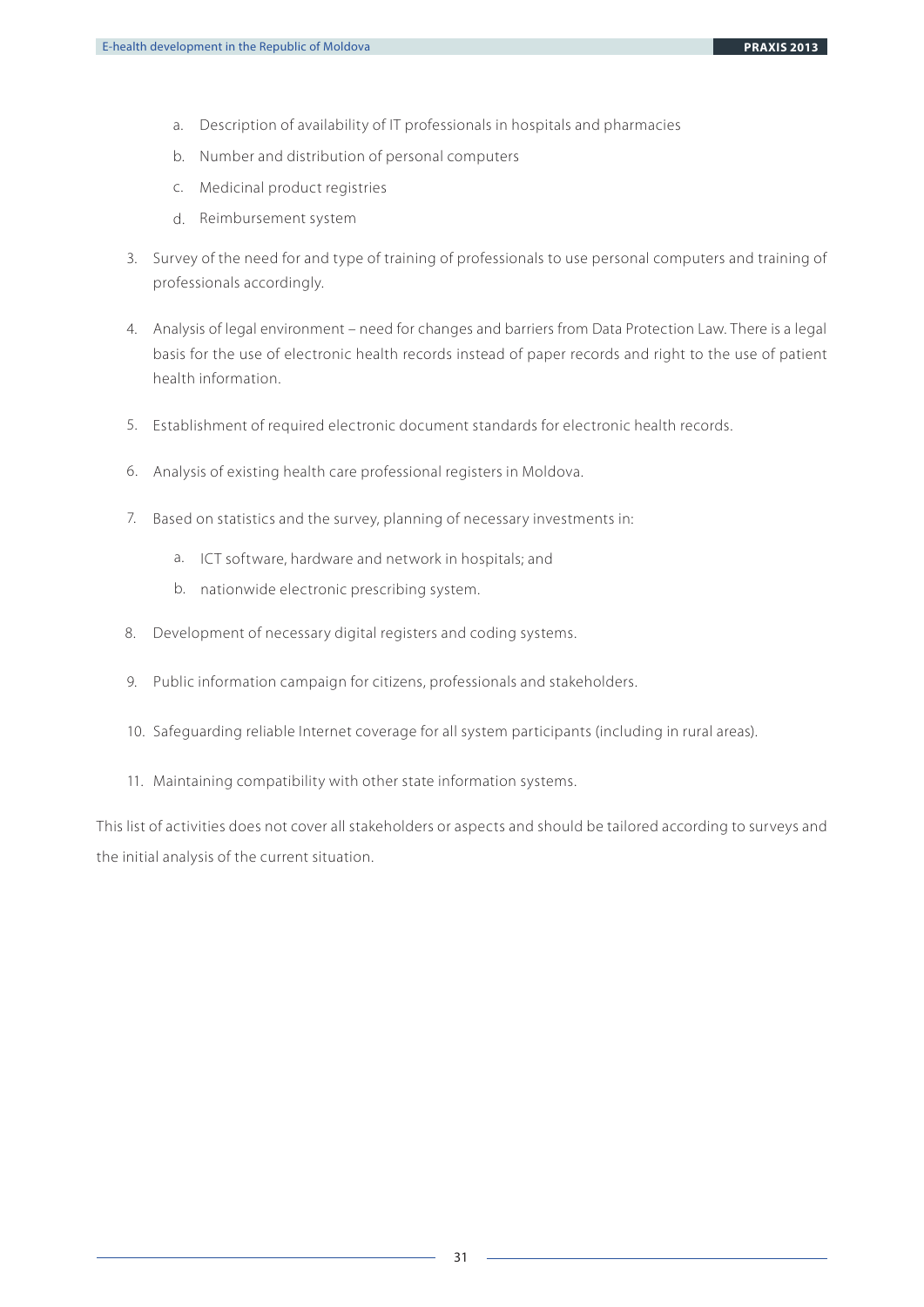# **7. References**

- 1. E-Health Strategy 2020, Ministry of Health of the Republic of Moldova, 2013
- 2. Turcanu G., Domente S., Buga M., Richardson E. Republic of Moldova: health system review. Health Systems in Transition, 2012, 14(7):1–151
- 3. Republic of Moldova official website [http://www.moldova.md/en/geografie/]. 11.09.2013.
- 4. National Bureau of Statistics of the Republic of Moldova [http://www.statistica.md/index.php?l=en]. 11.09.2013.
- 5. World Bank. World Bank Group Moldova Partnership, Country Program Snapshot April 2013 [http://www.worldbank.org/content/dam/Worldbank/document/Moldova-Snapshot.pdf]. 3.10.2013.
- 6. Evaluation of the structure and provision of primary care in the Republic of Moldova. WHO, 2012 [http://www.euro.who.int/\_\_data/assets/pdf\_file/0007/177586/E96717-v2.pdf]- 3.10.2013
- 7. Barriers and facilitating factors in access to health services in the Republic of Moldova. Copenhagen, WHO Regional Office for Europe, 2012.
- 8. Estonian Health Insurance Fund. Digital Prescription. [http://www.haigekassa.ee/eng/digital\_ prescription]. 2.10.2013.
- 9. Kruus, P. Developing an Evaluation Framework for the Country-wide Electronic Prescription system In Estonia. Master's thesis. 2013.
- 10. Saluse, J., Aaviksoo, A., Ross, P., Tiik, M., Parv, L., Sepper, R., Pohjonen, H., Jakovlev, Ü., Enni, K. Eesti terviseinfosüsteemi majandusmõju/puhastulu hindamine. TOF-Digimõju projekt: Lõpparuanne. (2010). Tallinn: Poliitikauuringute Keskus Praxis, Kliinilise Meditsiini Instituut, Eesti E-tervise Sihtasutus [http://www.e-tervis.ee/images/stories/est/konverentsid/digimpact\_et\_rev4\_29102010.pdf]. 2.10.2013.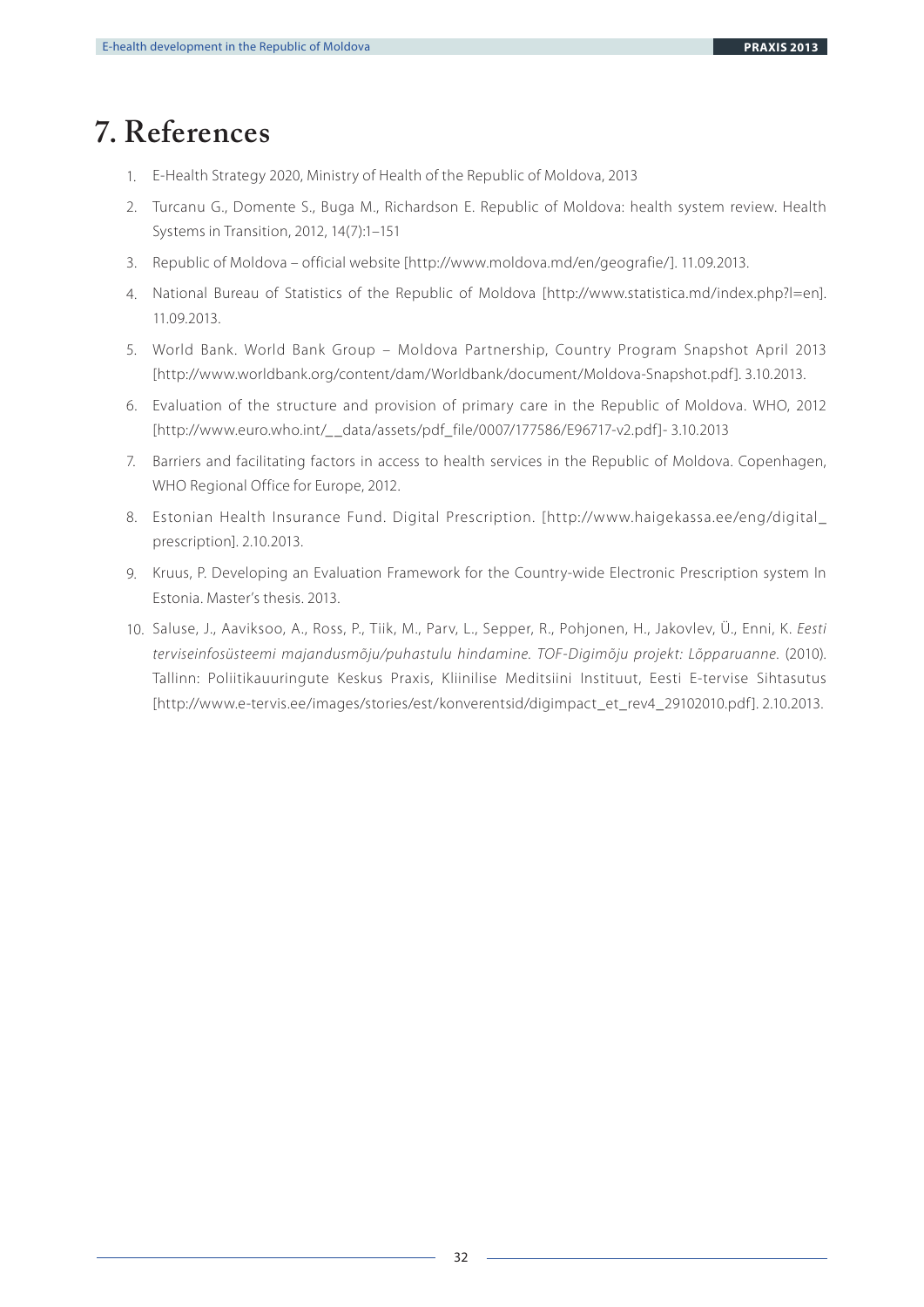# **Appendix 1. Summary of policy dialogue**

## **Scenario discussion**

QUESTIONS FOR DISCUSSION (to be added to each scenario)

Please describe the change in the process or services that the new e-health system would bring about.

Discuss who has or will have to do something differently compared to the service today. Consider the whole PATHWAY for the patient and all relevant stakeholders who are INVOLVED in the actual health care process, starting from relatives up to the government and everybody in between (including family doctors, pharmacies, hospitals, local and state governments, relatives et al.).

For THIS discussion it is important to focus on SERVICE encounters and EXPERIENCE. Please focus on what the stakeholders are doing WHILE PROVIDING services (and not legal, administrative, technical or other 'background' activities).

## **CASE 1**

Alexandr is a 57-year-old office worker in a logistics company. He has type 2 diabetes, diagnosed seven years previously. He is slightly overweight (BMI=30) and has mild hypertension (155/85). He is married and has a 9-year-old son and a 13-year-old daughter. He lives in a suburb of Chisinau. He is on complex medication for his diabetes and hypertension and needs to see his family doctor every six months, as well as his endocrinologist, because his condition is poorly controlled. He was admitted to hospital with hypertension two years ago. He does not like seeing doctors, so he usually goes there if prescriptions need to be filled or when he feels bad.

Discussion: There is a **need to increase the level of knowledge** in order to improve the **self-management** of patients (with chronic diseases). The starting point is a **medical electronic patient** and a database is necessary, plus **exchange of information with the stakeholders or institutions** involved. An electronic patient with a central system is needed to ensure the **required service according to protocol**, including **informing the patient** about appointments (SMS/e-mail). Automated **messaging to a mobile phone** one week before the patient has to attend the appointment. It is necessary to monitor the patient through the system: the **patient can introduce data about the status** of their chronic disease. The patient is obliged to **test for the date appoint to lab**. They come to the lab and the **results of the test are sent automatically to their electronic card**. The doctor can see if the patient needs a change of treatment. We **exclude certain visits** to the doctor. We must ensure that the patient **learns** and **gives self-reports** about their health situation. We need to **evaluate patient risk factors**, and the electronic system will **generate certain messages**, with the patient receiving information about their health – for example what the chance of a heart attack is. We create certain **resources in their workplace** – they eat as healthily as possible, and once a week or once a month there are activities for the institution or worker: they have ways of implementing healthy lifestyles. Security in the **workplace** and **healthy lifestyle** training tools could be **part of the strategy/new system**.

Also, some services for the doctor to be **reminded that the patient is coming the next day** – time-critical **information availability**. Availability of **analysis and lab results**. **Prescribing medications** will be possible without extra visits and the patient can go to the pharmacy to collect them. The portal will be l**inked to other required data like information about** health and diseases and resources to **chat with other patients (social networking** possibilities) **and different specialists**. **Tips for chronic disease** patients – how they should act in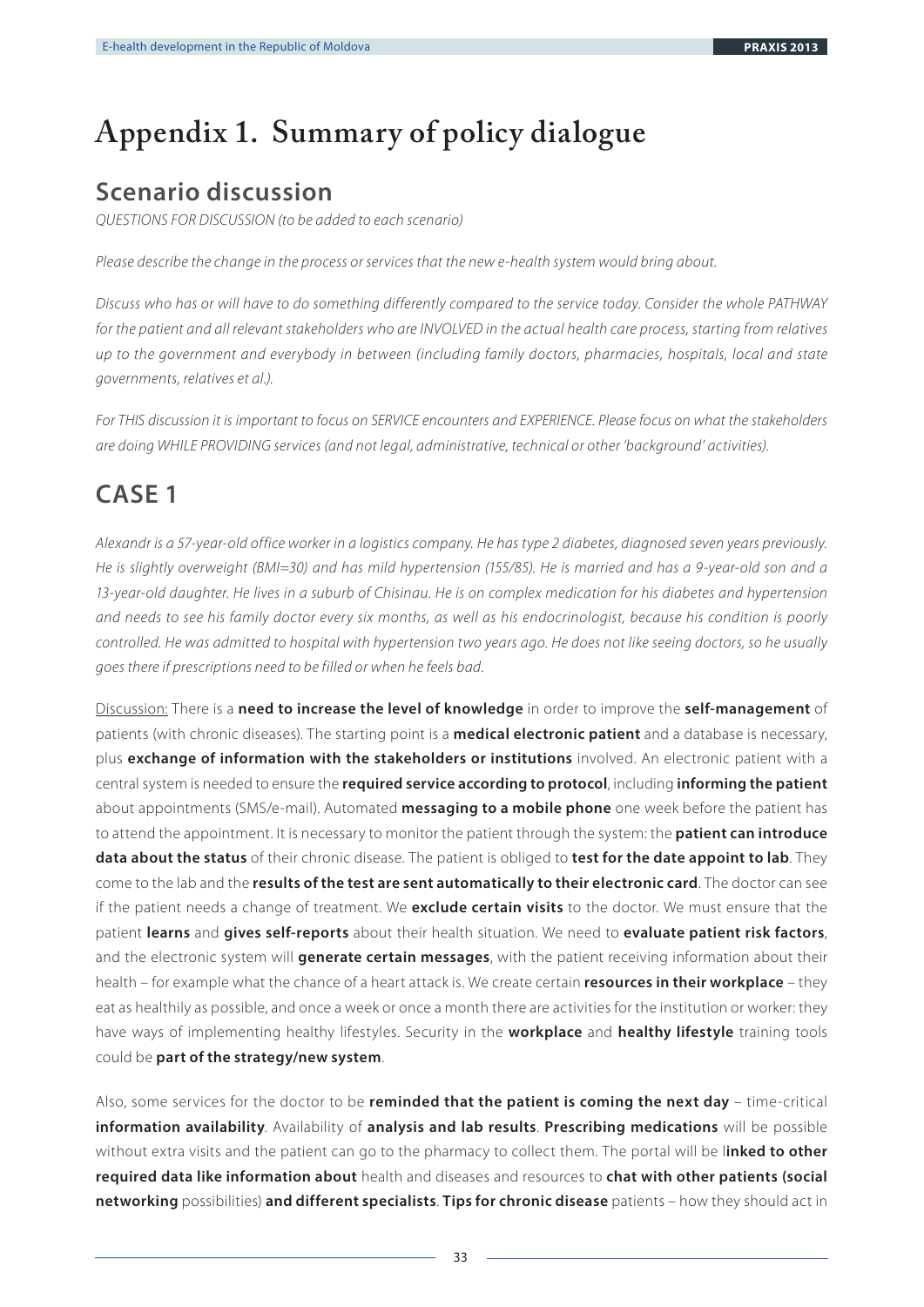different situations. In conclusion, **educational materials should be part of the EHR platform in Moldova for the doctor and the patient**.

System for patients of **reminders on action** that should be taken – taking drugs, controlling blood pressure and so on. Telemedicine services that support patients should be **part of the strategy**.

Communicable diseases are in relation to habits or social background. This must be taken into consideration.

#### Table 1. E-services and IT solutions described by working group on 'working-age multiple chronic patient with limited interest in cooperation'

| <b>E-SERVICES</b>                                                                                                  | <b>IT-SOLUTIONS</b>                                                                                                                                                                              |  |  |  |
|--------------------------------------------------------------------------------------------------------------------|--------------------------------------------------------------------------------------------------------------------------------------------------------------------------------------------------|--|--|--|
|                                                                                                                    | <b>UNIVERSAL ENABLERS</b>                                                                                                                                                                        |  |  |  |
|                                                                                                                    | Hospital information system<br>Doctor/professional information system<br>(user interface)<br>Laboratory IS<br>Data exchange                                                                      |  |  |  |
| <b>SERVICES FOR PATIENTS</b>                                                                                       |                                                                                                                                                                                                  |  |  |  |
| Information service for patients                                                                                   |                                                                                                                                                                                                  |  |  |  |
| Monitoring/overview of health status                                                                               |                                                                                                                                                                                                  |  |  |  |
| <b>Education</b> service<br>Eating style advice                                                                    | Nationwide electronic health record<br><b>Database</b><br>$\bullet$<br><b>Patient portal</b><br><b>Individualised content</b><br>$\bullet$<br>Decision-support algorithms for patients/relatives |  |  |  |
| Self management service<br>Reminders<br>Advice to action (behaviour, consult etc)                                  |                                                                                                                                                                                                  |  |  |  |
| Social engagement service                                                                                          | Automatically triggered                                                                                                                                                                          |  |  |  |
| Spouses & relatives<br>Peers<br>'Disease groups'                                                                   | messaging<br>Pharmacy IS                                                                                                                                                                         |  |  |  |
| Services in workplace                                                                                              |                                                                                                                                                                                                  |  |  |  |
| E-prescription                                                                                                     |                                                                                                                                                                                                  |  |  |  |
| <b>SERVICES FOR HEALTH PROFESSIONALS</b>                                                                           |                                                                                                                                                                                                  |  |  |  |
| Information service for professionals                                                                              |                                                                                                                                                                                                  |  |  |  |
| Monitoring/overview of health status                                                                               | Nationwide electronic health record                                                                                                                                                              |  |  |  |
| <b>E-Prescription</b>                                                                                              | <b>Database</b>                                                                                                                                                                                  |  |  |  |
| Professional virtual "management" team                                                                             | Lab-/test-results                                                                                                                                                                                |  |  |  |
| <b>Decision support service</b>                                                                                    | Decision-support algorithms for professionals                                                                                                                                                    |  |  |  |
| Professional development services<br>Research using big data<br>$\bullet$                                          | <b>Laboratory IS</b>                                                                                                                                                                             |  |  |  |
| Quality measurement/feedback                                                                                       |                                                                                                                                                                                                  |  |  |  |
| <b>SHARED/INTEGRATED SERVICES for MULTIPLE TARGET GROUPS</b>                                                       |                                                                                                                                                                                                  |  |  |  |
| Shared decision making and disease management                                                                      |                                                                                                                                                                                                  |  |  |  |
| Professionals and patients                                                                                         |                                                                                                                                                                                                  |  |  |  |
| <b>SERVICES for STATE/PUBLIC AUTHORITIES</b>                                                                       |                                                                                                                                                                                                  |  |  |  |
| Information service for public authorities<br>Child health monitoring<br>Food at school<br>Research using big data |                                                                                                                                                                                                  |  |  |  |
|                                                                                                                    |                                                                                                                                                                                                  |  |  |  |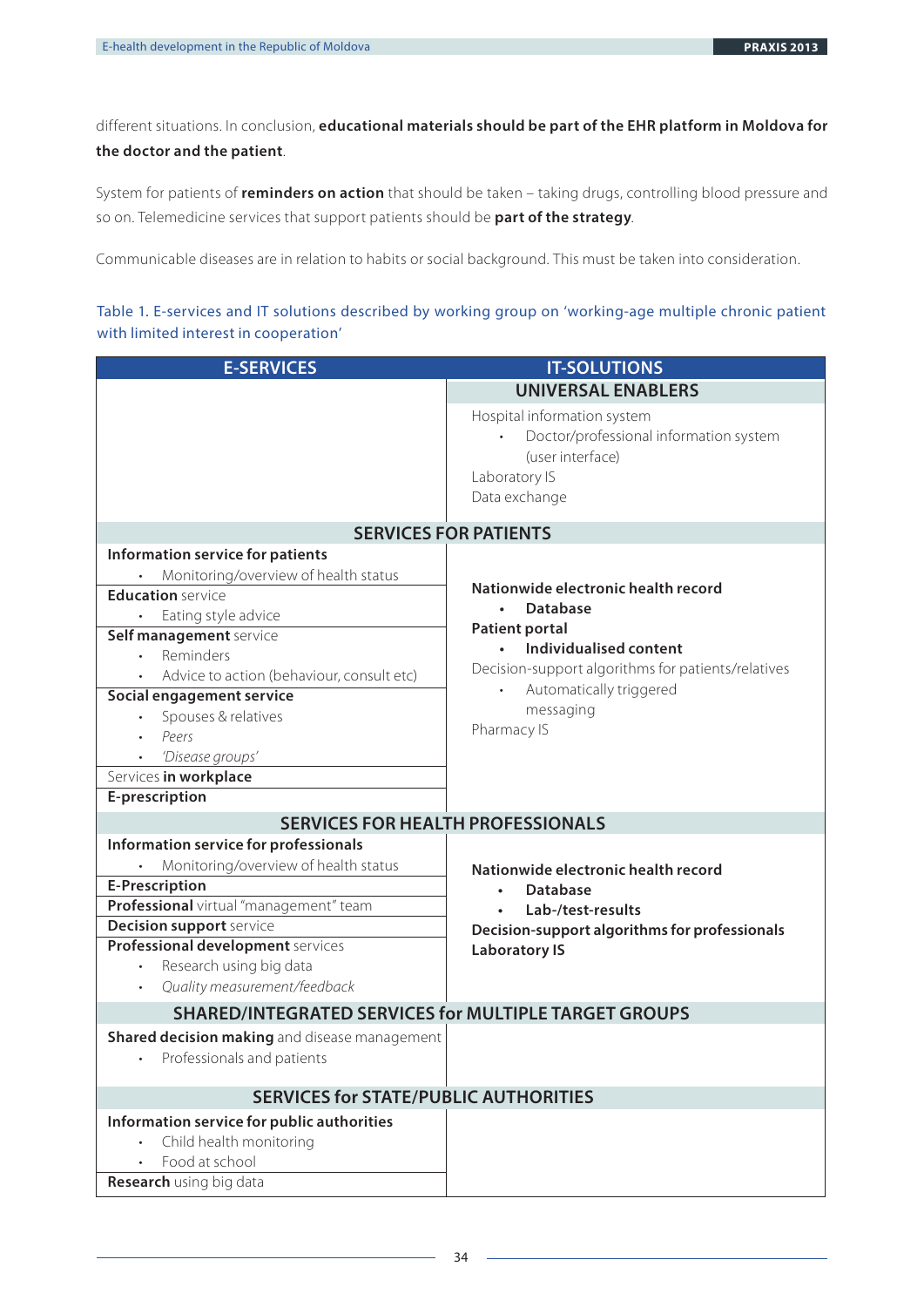## **CASE 2**

Marina is 70 years old, retired and living on her own in a small flat in Tiraspol. She has a son and daughter who only get to visit her once every 4-6 months, as they work abroad. Marina has generally been a healthy woman, but for the last five years has been treated for high blood pressure (165/90) – but only when she feels she needs the medication. Five years ago she was admitted to hospital after contracting severe influenza and then pneumonia. She tends to forget certain things, so her children think she might have dementia. Her family doctor does not agree with this, considering it normal, and has not ordered any tests or referred her to a psychiatrist. Her family doctor is more worried about chronic obstructive pulmonary disease and has suggested that Marina avoid flus and any other such infections..

Mapping of needs. Monitored constantly by doctors. Safety of movement in apartment. Recommendable interoperability ambulance and fire fighter. Smart monitoring of patient and connection of social worker. Communication with children who are working abroad, who should be monitoring their parent with the social worker. If there is software for monitoring, it should be possible for the children to communicate with the doctor about needs. Lots of ICT measures like Skype for communication between the parent and children. The family should be able to communicate through the system – give the doctor and other related parties information about the patient's behaviour.

Mobile delivery for home and home delivery of medications. With a mobile phone the patient will be notified about the arrival of medication. Measurements in database, deleted after two months for example. There is a great need to ensure re-engineering: instigate legislation, regulation between different institutions, use of equipment and software and associated and connected systems. An interoperability system will be needed. Women and children need to be trained. Work progress with medical staff involved.

Mobile ID could be useful. Registries about chronic diseases. Need for links with other registries – medical workers, population registry etc. Telemedicine for online consultation and monitoring of the patient. E-prescription system. Notifications and reminders system. Measurements and archive. Patient rights and legal framework. ICT networks. Need to ensure re-engineering of today's workflows. Regulate data protection area. Software requirements. Training of all stakeholders. Authentication system. Focus on the rights of accessing data – what are the rights of family doctors, family, specialist (how far can they go)? Note: health-related information is very sensitive data.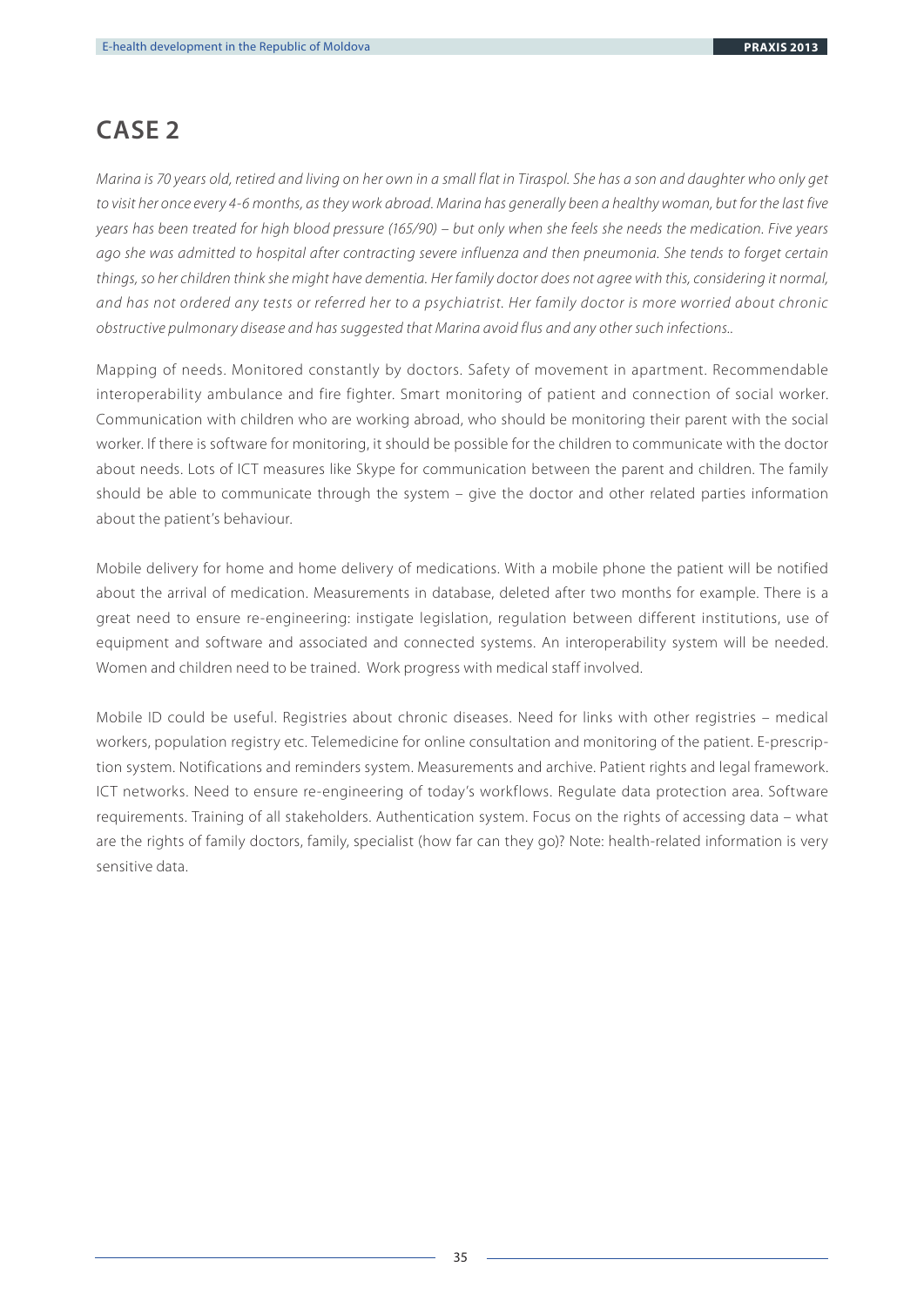Table 2. E-services and IT solutions as described by working group on 'lone elderly chronic patient with concerned relatives'

| <b>E-SERVICES</b>                                                                                                                                                                                                                                    | <b>IT-SOLUTIONS</b>                                                                                                                                                                                                                                                                       |  |  |  |  |
|------------------------------------------------------------------------------------------------------------------------------------------------------------------------------------------------------------------------------------------------------|-------------------------------------------------------------------------------------------------------------------------------------------------------------------------------------------------------------------------------------------------------------------------------------------|--|--|--|--|
| <b>UNIVERSAL ENABLERS</b>                                                                                                                                                                                                                            |                                                                                                                                                                                                                                                                                           |  |  |  |  |
| Process reengineering<br>rights,<br>$\bullet$<br>financial flow,<br>authority,<br>privacy<br>Training about e-health and new rules<br>Professionals<br>Patients/relatives                                                                            | Mobile phone ID<br>Registry of chronic patients<br>Registry of doctors/hospitals/admissions/                                                                                                                                                                                              |  |  |  |  |
|                                                                                                                                                                                                                                                      | <b>SERVICES FOR PATIENTS</b>                                                                                                                                                                                                                                                              |  |  |  |  |
| Self-service for patients<br>Applying for medicines + mobile delivery<br>Communication of symptoms<br>Self management service<br>Notification reminder<br>Constant monitoring<br>Professional quality monitoring - ><br>patient feedback, complaints | <b>Telemedicine</b><br><b>Bracelet</b><br>$\overline{a}$<br><b>Measurement of movement</b><br>Nationwide electronic health record<br><b>Database</b><br><b>Patient portal</b><br>Decision-support algorithms for patients/<br>relatives<br>Automatically triggered messaging<br>$\bullet$ |  |  |  |  |
| <b>SERVICES FOR HEALTH PROFESSIONALS</b>                                                                                                                                                                                                             |                                                                                                                                                                                                                                                                                           |  |  |  |  |
| Professional virtual "management" team<br>Information service for professionals<br>Constant monitoring<br>Quality measurement/feedback<br><b>E-Prescription</b>                                                                                      | Nationwide electronic health record<br>Shared care health record<br>Decision-support algorithms for professionals<br>Doctor direct communication with pharmacy<br>Pharmacy IS                                                                                                             |  |  |  |  |
| <b>SHARED/INTEGRATED SERVICES for MULTIPLE TARGET GROUPS</b>                                                                                                                                                                                         |                                                                                                                                                                                                                                                                                           |  |  |  |  |
| Collaborating shared care virtual network<br>all services beyond healthcare<br>social worker - > social support service                                                                                                                              | NInteroperability platform<br>Nationwide electronic health record<br>Shared care health record                                                                                                                                                                                            |  |  |  |  |

## **CASE 3**

Andreea is a 30-year-old mother of a 4-year-old son, Adrian. They live just outside Chisinau in their own small house. Andreea's husband works as a consultant for an international company and goes on frequent business trips. Andreea is an accountant and has been trying to return to work for the last year, but Adrian often falls ill when he goes to kindergarten, usually with a respiratory infection of more than average severity. Andreea therefore has to visit their family doctor often with regard to Adrian's illnesses. They have been to hospital twice for tests, but nothing special has been discovered to explain Adrian's frequent bouts of illness. So far doctors have simply told her to observe Adrian's condition and treat him with non-specific medicines.

There is a need to improve primary care and hospital level and to have a unique medical card for the patient. All stakeholders need access to the system – family doctors need information to cooperate with other medical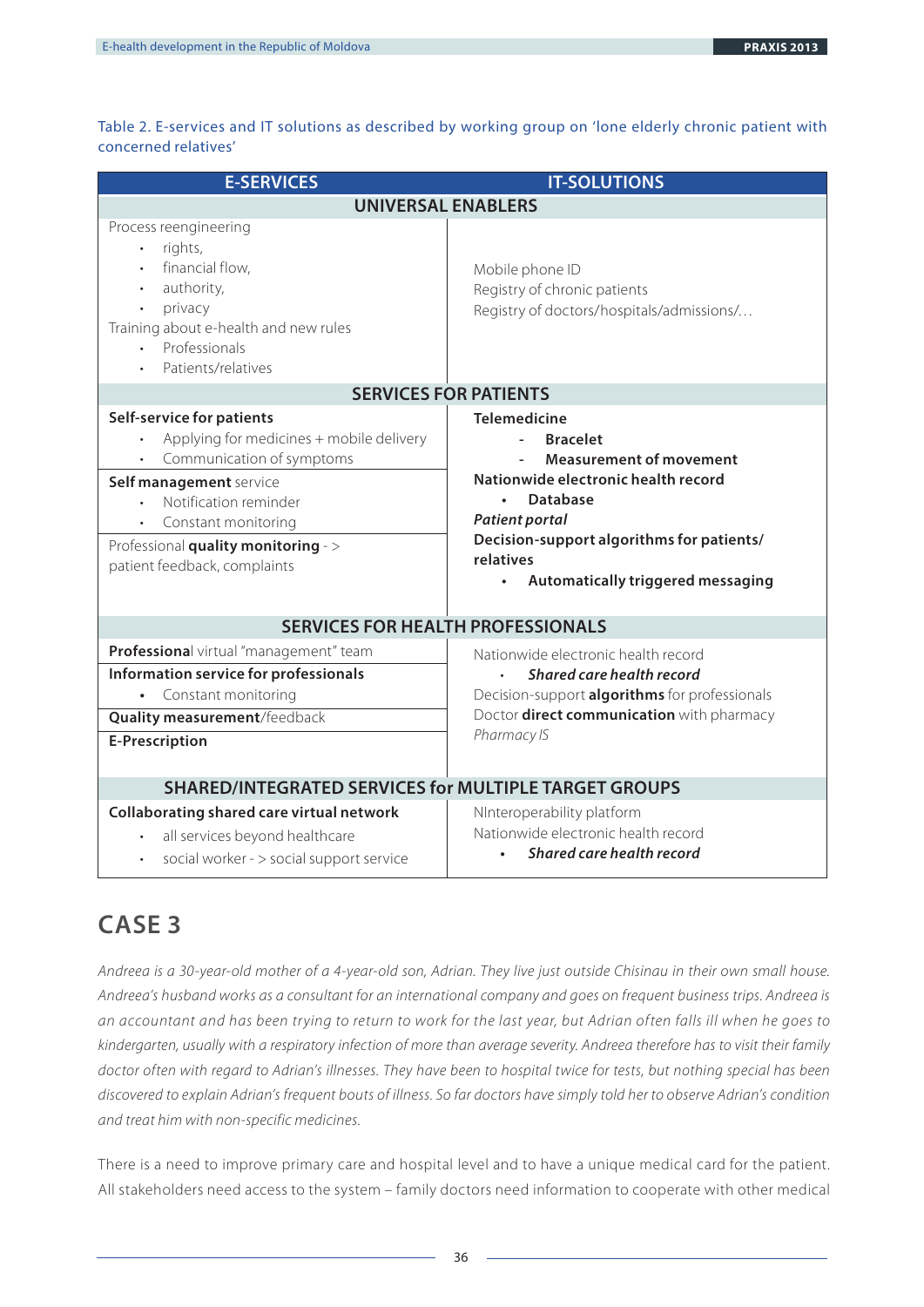specialists. Family doctors have to work very well with other sectors/hospitals. Territorial hospitals should be included in the system. If the family doctor cannot solve the case, they must refer it on to a specialty doctor. Include territorial institutions and cooperation with social assistance.

We can implement a medical card to help boost the efficiency of doctors. The social system and ambulatory service providers should be on the stakeholder list also. Specialists could then consult family doctors. Interoperable systems could provide better possibilities for rehabilitation – access to service through the acknowledged need for service. Closer cooperation between hospital and primary care thanks to e-health systems. A referral system provides better accessibility to services. Waiting/appointment system needed. There is a need to generate initial information at the primary health care level: who is monitoring the patient, why the patient has been hospitalised and what the result is. Children's education – eating habits: we will create a system for children to monitor their eating habits. The system will be given to relatives, spouses etc.

Difference between current and future situation regarding e-health services: the patient/citizen will have more freedom of choice (possibility to choose doctor/specialist). Note: the patient has the right to make their own decision about their service provider. E-referring of patients is not yet understood and requires greater understanding.

| <b>E-SERVICES</b>                                                                                                                                     | <b>IT-SOLUTIONS</b>                                                                                                                                                     |  |  |  |
|-------------------------------------------------------------------------------------------------------------------------------------------------------|-------------------------------------------------------------------------------------------------------------------------------------------------------------------------|--|--|--|
| <b>UNIVERSAL ENABLERS</b>                                                                                                                             |                                                                                                                                                                         |  |  |  |
| Process reengineering<br>Territorial service - > More freedom-choice<br>Training about e-health and new rules<br>Professionals<br>Patients/relatives  | Mobile phone ID<br>Registry of chronic patients<br>Registry of doctors/hospitals/admissions/                                                                            |  |  |  |
| <b>SERVICES FOR PATIENTS</b>                                                                                                                          |                                                                                                                                                                         |  |  |  |
| <b>Self-service for patients</b><br>Appointment booking (more freedom; choice!)<br>referral<br>Self management service<br>Advice<br>Social assistance | <b>Telehealth</b>                                                                                                                                                       |  |  |  |
| <b>SERVICES FOR HEALTH PROFESSIONALS</b>                                                                                                              |                                                                                                                                                                         |  |  |  |
| Professional virtual "management" team<br><b>E-Referral</b>                                                                                           | Seamless information flow between primary<br>and hospital care<br>Nationwide electronic health record<br>Advice<br>Decision-support <b>algorithms</b> for professionals |  |  |  |
| <b>SHARED/INTEGRATED SERVICES for MULTIPLE TARGET GROUPS</b>                                                                                          |                                                                                                                                                                         |  |  |  |
| Collaborating shared care virtual network<br>Territorial service - > advice                                                                           |                                                                                                                                                                         |  |  |  |

#### Table 3. E-services and IT solutions as described by working group on 'mother with sick child'